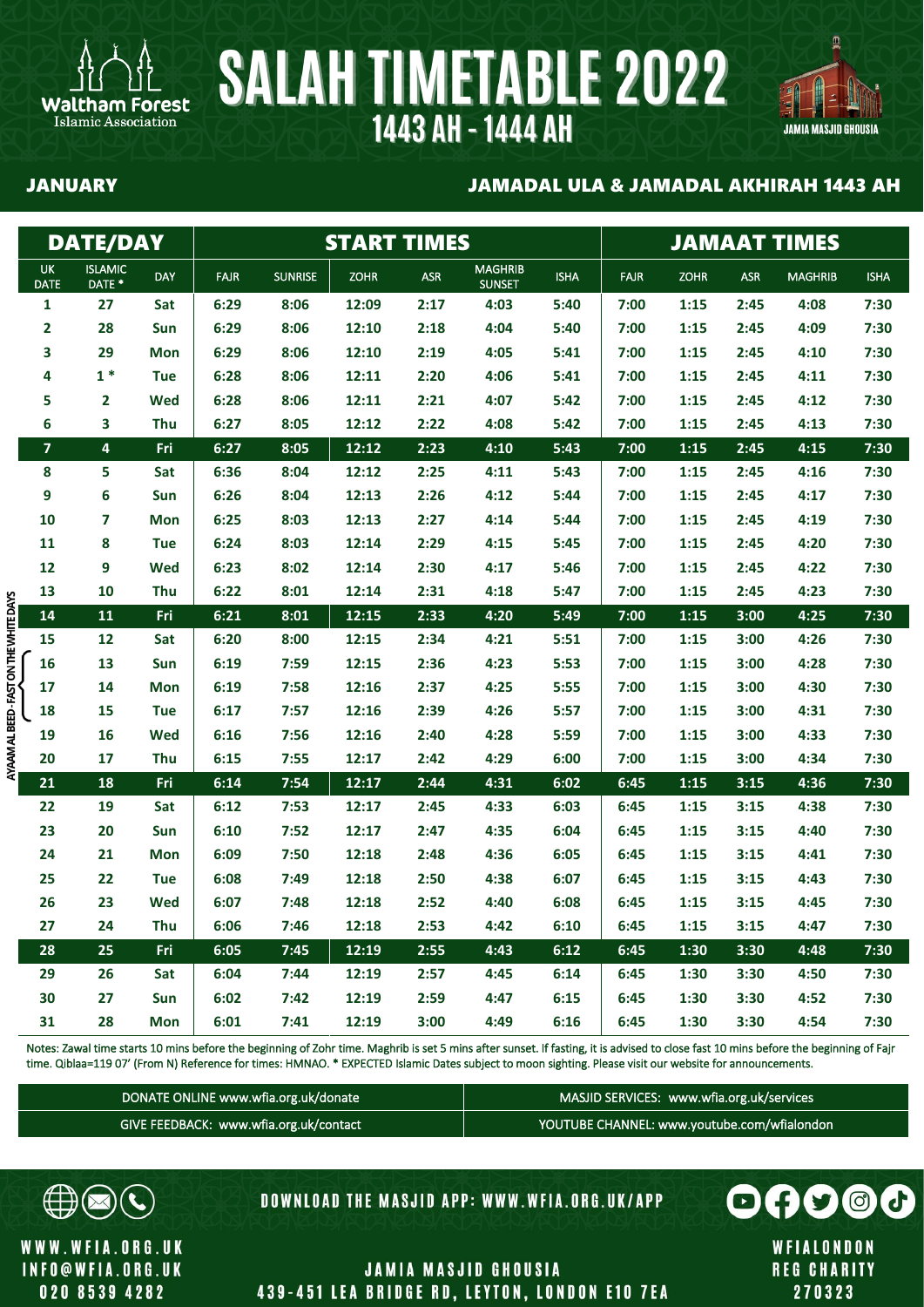

Islamic Association

### FEBRUARY JAMADAL AKHIRAH & RAJAB 1443 AH

具

JAMIA MASJID GHOUSIA

|                                        |                          | <b>DATE/DAY</b>                     |            |             |                | <b>START TIMES</b> |            |                                 |             | <b>JAMAAT TIMES</b> |             |            |                |             |  |
|----------------------------------------|--------------------------|-------------------------------------|------------|-------------|----------------|--------------------|------------|---------------------------------|-------------|---------------------|-------------|------------|----------------|-------------|--|
|                                        | <b>UK</b><br><b>DATE</b> | <b>ISLAMIC</b><br>DATE <sup>*</sup> | <b>DAY</b> | <b>FAJR</b> | <b>SUNRISE</b> | <b>ZOHR</b>        | <b>ASR</b> | <b>MAGHRIB</b><br><b>SUNSET</b> | <b>ISHA</b> | <b>FAJR</b>         | <b>ZOHR</b> | <b>ASR</b> | <b>MAGHRIB</b> | <b>ISHA</b> |  |
|                                        | 1                        | 29                                  | Tue        | 5:59        | 7:39           | 12:19              | 3:02       | 4:50                            | 6:17        | 6:45                | 1:30        | 3:30       | 4:55           | 7:30        |  |
|                                        | 2                        | 30                                  | Wed        | 5:58        | 7:38           | 12:19              | 3:05       | 4:52                            | 6:20        | 6:45                | 1:30        | 3:30       | 4:57           | 7:30        |  |
|                                        | 3                        | $1*$                                | <b>Thu</b> | 5:56        | 7:36           | 12:20              | 3:07       | 4:54                            | 6:22        | 6:45                | 1:30        | 3:30       | 4:59           | 7:30        |  |
|                                        | $\overline{\mathbf{4}}$  | $\overline{2}$                      | Fri        | 5:54        | 7:35           | 12:20              | 3:09       | 4:56                            | 6:23        | 6:30                | 1:30        | 3:30       | 5:01           | 7:30        |  |
|                                        | 5                        | 3                                   | Sat        | 5:53        | 7:33           | 12:20              | 3:10       | 4:58                            | 6:25        | 6:30                | 1:30        | 3:30       | 5:03           | 7:30        |  |
|                                        | 6                        | 4                                   | Sun        | 5:51        | 7:31           | 12:20              | 3:12       | 5:00                            | 6:26        | 6:30                | 1:30        | 3:30       | 5:05           | 7:30        |  |
|                                        | 7                        | 5                                   | <b>Mon</b> | 5:49        | 7:29           | 12:20              | 3:14       | 5:01                            | 6:28        | 6:30                | 1:30        | 3:30       | 5:06           | 7:30        |  |
|                                        | 8                        | 6                                   | Tue        | 5:48        | 7:28           | 12:20              | 3:16       | 5:03                            | 6:30        | 6:30                | 1:30        | 3:30       | 5:08           | 7:30        |  |
|                                        | 9                        | $\overline{7}$                      | Wed        | 5:46        | 7:26           | 12:20              | 3:17       | 5:05                            | 6:31        | 6:30                | 1:30        | 3:30       | 5:10           | 7:30        |  |
|                                        | 10                       | 8                                   | Thu        | 5:44        | 7:24           | 12:20              | 3:19       | 5:07                            | 6:33        | 6:30                | 1:30        | 3:30       | 5:12           | 7:30        |  |
|                                        | 11                       | $\overline{9}$                      | Fri        | 5:42        | 7:22           | 12:20              | 3:21       | 5:09                            | 6:35        | 6:15                | 1:30        | 3:45       | 5:14           | 7:30        |  |
|                                        | 12                       | 10                                  | Sat        | 5:40        | 7:21           | 12:20              | 3:22       | 5:11                            | 6:36        | 6:15                | 1:30        | 3:45       | 5:16           | 7:30        |  |
|                                        | 13                       | 11                                  | Sun        | 5:39        | 7:19           | 12:20              | 3:24       | 5:12                            | 6:38        | 6:15                | 1:30        | 3:45       | 5:17           | 7:30        |  |
|                                        | 14                       | 12                                  | Mon        | 5:37        | 7:17           | 12:20              | 3:26       | 5:14                            | 6:39        | 6:15                | 1:30        | 3:45       | 5:19           | 7:30        |  |
|                                        | 15                       | 13                                  | <b>Tue</b> | 5:35        | 7:15           | 12:20              | 3:27       | 5:16                            | 6:41        | 6:15                | 1:30        | 3:45       | 5:21           | 7:30        |  |
|                                        | 16                       | 14                                  | Wed        | 5:33        | 7:13           | 12:20              | 3:29       | 5:18                            | 6:43        | 6:15                | 1:30        | 3:45       | 5:23           | 7:30        |  |
|                                        | 17                       | 15                                  | Thu        | 5:31        | 7:11           | 12:20              | 3:31       | 5:20                            | 6:44        | 6:15                | 1:30        | 3:45       | 5:25           | 7:30        |  |
| AYAAM AL BEED - FAST ON THE WHITE DAYS | 18                       | 16                                  | Fri        | 5:29        | 7:09           | 12:19              | 3:32       | 5:22                            | 6:46        | 6:15                | 1:30        | 4:00       | 5:27           | 7:30        |  |
|                                        | 19                       | 17                                  | Sat        | 5:27        | 7:07           | 12:19              | 3:34       | 5:23                            | 6:48        | 6:15                | 1:30        | 4:00       | 5:28           | 7:30        |  |
|                                        | 20                       | 18                                  | <b>Sun</b> | 5:25        | 7:05           | 12:19              | 3:36       | 5:25                            | 6:51        | 6:15                | 1:30        | 4:00       | 5:30           | 7:30        |  |
|                                        | 21                       | 19                                  | <b>Mon</b> | 5:23        | 7:03           | 12:19              | 3:37       | 5:27                            | 6:53        | 6:15                | 1:30        | 4:00       | 5:32           | 7:30        |  |
|                                        | 22                       | 20                                  | <b>Tue</b> | 5:21        | 7:01           | 12:19              | 3:39       | 5:29                            | 6:55        | 6:15                | 1:30        | 4:00       | 5:34           | 7:30        |  |
|                                        | 23                       | 21                                  | Wed        | 5:19        | 6:59           | 12:19              | 3:41       | 5:31                            | 6:57        | 6:15                | 1:30        | 4:00       | 5:36           | 7:30        |  |
|                                        | 24                       | 22                                  | Thu        | 5:17        | 6:57           | 12:19              | 3:41       | 5:32                            | 6:59        | 6:15                | 1:30        | 4:00       | 5:37           | 7:30        |  |
|                                        | 25                       | 23                                  | Fri        | 5:15        | 6:55           | 12:19              | 3:44       | 5:34                            | 7:01        | 6:00                | 1:30        | 4:15       | 5:39           | 7:45        |  |
|                                        | 26                       | 24                                  | Sat        | 5:13        | 6:53           | 12:18              | 3:45       | 5:36                            | 7:03        | 6:00                | 1:30        | 4:15       | 5:41           | 7:45        |  |
|                                        | 27                       | 25                                  | Sun        | 5:11        | 6:51           | 12:18              | 3:46       | 5:38                            | 7:04        | 6:00                | 1:30        | 4:15       | 5:43           | 7:45        |  |
|                                        | 28                       | 26                                  | <b>Mon</b> | 5:10        | 6:48           | 12:18              | 3:47       | 5:39                            | 7:05        | 6:00                | 1:30        | 4:15       | 5:44           | 7:45        |  |
|                                        |                          |                                     |            |             |                |                    |            |                                 |             |                     |             |            |                |             |  |
|                                        |                          |                                     |            |             |                |                    |            |                                 |             |                     |             |            |                |             |  |

Notes: Zawal time starts 10 mins before the beginning of Zohr time. Maghrib is set 5 mins after sunset. If fasting, it is advised to close fast 10 mins before the beginning of Fajr time. Qiblaa=119 07' (From N) Reference for times: HMNAO. \* EXPECTED Islamic Dates subject to moon sighting. Please visit our website for announcements.

| DONATE ONLINE www.wfia.org.uk/donate   | MASJID SERVICES: www.wfia.org.uk/services   |
|----------------------------------------|---------------------------------------------|
| GIVE FEEDBACK: www.wfia.org.uk/contact | YOUTUBE CHANNEL: www.youtube.com/wfialondon |



WWW.WFIA.ORG.UK **INFO@WFIA.ORG.UK** 020 8539 4282

DOWNLOAD THE MASJID APP: WWW.WFIA.ORG.UK/APP

WFIALONDON **REG CHARITY** 270323

 $\boldsymbol{\Theta}$ 

 $\bigodot$ 

0

 $\odot$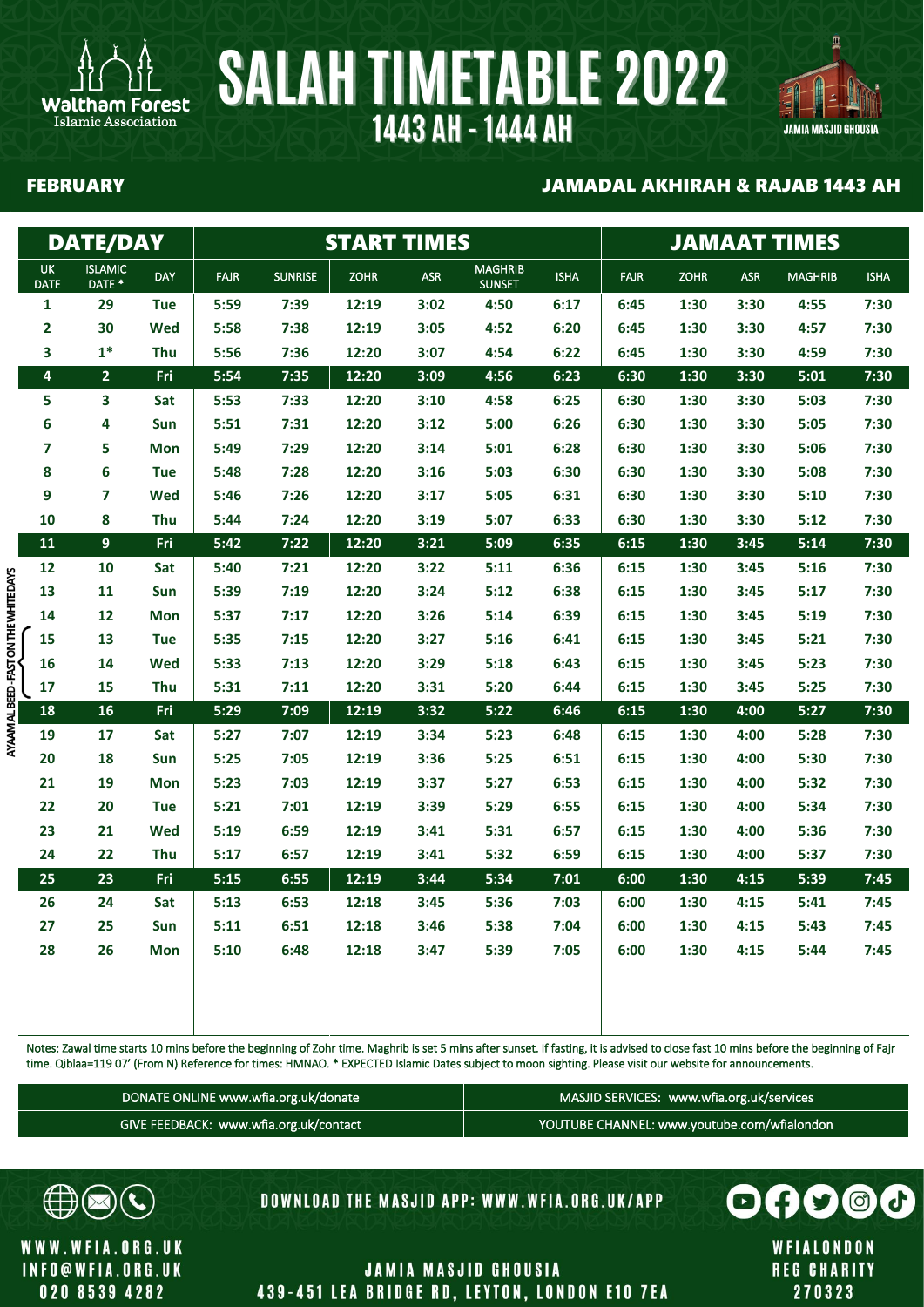



### MARCH RAJAB & SHA'BAN 1443 AH

|                                        |                          | <b>DATE/DAY</b>                     |            |             |                |             |            |                                 | <b>START TIMES</b> |             |             |            |                |             |  |  |
|----------------------------------------|--------------------------|-------------------------------------|------------|-------------|----------------|-------------|------------|---------------------------------|--------------------|-------------|-------------|------------|----------------|-------------|--|--|
|                                        | <b>UK</b><br><b>DATE</b> | <b>ISLAMIC</b><br>DATE <sup>*</sup> | <b>DAY</b> | <b>FAJR</b> | <b>SUNRISE</b> | <b>ZOHR</b> | <b>ASR</b> | <b>MAGHRIB</b><br><b>SUNSET</b> | <b>ISHA</b>        | <b>FAJR</b> | <b>ZOHR</b> | <b>ASR</b> | <b>MAGHRIB</b> | <b>ISHA</b> |  |  |
|                                        | $\mathbf{1}$             | 27                                  | <b>Tue</b> | 5:06        | 6:46           | 12:18       | 3:48       | 5:41                            | 7:06               | 6:00        | 1:30        | 4:15       | 5:46           | 7:45        |  |  |
|                                        | $\overline{\mathbf{2}}$  | 28                                  | Wed        | 5:04        | 6:44           | 12:18       | 3:50       | 5:43                            | 7:07               | 6:00        | 1:30        | 4:15       | 5:48           | 7:45        |  |  |
|                                        | 3                        | 29                                  | <b>Thu</b> | 5:02        | 6:42           | 12:18       | 3:52       | 5:45                            | 7:08               | 6:00        | 1:30        | 4:15       | 5:50           | 7:45        |  |  |
|                                        | $\overline{\mathbf{4}}$  | $1*$                                | Fri        | 5:00        | 6:40           | 12:17       | 3:53       | 5:47                            | 7:09               | 5:45        | 1:30        | 4:30       | 5:52           | 7:45        |  |  |
|                                        | 5                        | $\overline{2}$                      | Sat        | 4:57        | 6:38           | 12:17       | 3:55       | 5:48                            | 7:11               | 5:45        | 1:30        | 4:30       | 5:53           | 7:45        |  |  |
|                                        | 6                        | 3                                   | Sun        | 4:55        | 6:35           | 12:17       | 3:56       | 5:50                            | 7:13               | 5:45        | 1:30        | 4:30       | 5:55           | 7:45        |  |  |
|                                        | $\overline{\mathbf{z}}$  | 4                                   | <b>Mon</b> | 4:53        | 6:33           | 12:17       | 3:58       | 5:52                            | 7:14               | 5:45        | 1:30        | 4:30       | 5:57           | 7:45        |  |  |
|                                        | 8                        | 5                                   | <b>Tue</b> | 4:51        | 6:31           | 12:16       | 3:59       | 5:53                            | 7:16               | 5:45        | 1:30        | 4:30       | 5:58           | 7:45        |  |  |
|                                        | 9                        | 6                                   | Wed        | 4:49        | 6:29           | 12:16       | 4:00       | 5:55                            | 7:19               | 5:45        | 1:30        | 4:30       | 6:00           | 7:45        |  |  |
|                                        | 10                       | 7                                   | Thu        | 4:46        | 6:27           | 12:16       | 4:02       | 5:57                            | 7:21               | 5:45        | 1:30        | 4:30       | 6:02           | 7:45        |  |  |
|                                        | 11                       | 8                                   | Fri        | 4:44        | 6:24           | 12:16       | 4:03       | 5:59                            | 7:23               | 5:30        | 1:30        | 4:45       | 6:04           | 8:00        |  |  |
|                                        | 12                       | 9                                   | Sat        | 4:42        | 6:22           | 12:15       | 4:05       | 6:00                            | 7:24               | 5:30        | 1:30        | 4:45       | 6:05           | 8:00        |  |  |
|                                        | 13                       | 10                                  | Sun        | 4:40        | 6:20           | 12:15       | 4:06       | 6:02                            | 7:25               | 5:30        | 1:30        | 4:45       | 6:07           | 8:00        |  |  |
|                                        | 14                       | 11                                  | <b>Mon</b> | 4:37        | 6:18           | 12:15       | 4:08       | 6:04                            | 7:27               | 5:30        | 1:30        | 4:45       | 6:09           | 8:00        |  |  |
|                                        | 15                       | 12                                  | <b>Tue</b> | 4:35        | 6:15           | 12:15       | 4:09       | 6:06                            | 7:29               | 5:30        | 1:30        | 4:45       | 6:11           | 8:00        |  |  |
|                                        | 16                       | 13                                  | Wed        | 4:33        | 6:13           | 12:14       | 4:10       | 6:07                            | 7:31               | 5:30        | 1:30        | 4:45       | 6:12           | 8:00        |  |  |
|                                        | 17                       | 14                                  | Thu        | 4:31        | 6:11           | 12:14       | 4:12       | 6:09                            | 7:33               | 5:30        | 1:30        | 4:45       | 6:14           | 8:00        |  |  |
| AYAAM AL BEED - FAST ON THE WHITE DAYS | 18                       | 15                                  | Fri        | 4:28        | 6:08           | 12:14       | 4:13       | 6:11                            | 7:35               | 5:15        | 1:30        | 5:00       | 6:16           | 8:15        |  |  |
|                                        | 19                       | 16                                  | Sat        | 4:26        | 6:06           | 12:13       | 4:15       | 6:12                            | 7:37               | 5:15        | 1:30        | 5:00       | 6:17           | 8:15        |  |  |
|                                        | 20                       | 17                                  | Sun        | 4:25        | 6:04           | 12:13       | 4:16       | 6:14                            | 7:39               | 5:15        | 1:30        | 5:00       | 6:19           | 8:15        |  |  |
|                                        | 21                       | 18                                  | <b>Mon</b> | 4:22        | 6:02           | 12:13       | 4:17       | 6:16                            | 7:41               | 5:15        | 1:30        | 5:00       | 6:21           | 8:15        |  |  |
|                                        | 22                       | 19                                  | <b>Tue</b> | 4:21        | 5:59           | 12:13       | 4:19       | 6:17                            | 7:43               | 5:15        | 1:30        | 5:00       | 6:22           | 8:15        |  |  |
|                                        | 23                       | 20                                  | Wed        | 4:19        | 5:57           | 12:12       | 4:20       | 6:19                            | 7:45               | 5:15        | 1:30        | 5:00       | 6:24           | 8:15        |  |  |
|                                        | 24                       | 21                                  | Thu        | 4:17        | 5:55           | 12:12       | 4:21       | 6:21                            | 7:48               | 5:15        | 1:30        | 5:00       | 6:26           | 8:15        |  |  |
|                                        | 25                       | 22                                  | Fri        | 4:14        | 5:52           | 12:12       | 4:22       | 6:22                            | 7:50               | 5:00        | 1:30        | 5:15       | 6:27           | 8:30        |  |  |
|                                        | 26                       | 23                                  | Sat        | 4:13        | 5:50           | 12:12       | 4:24       | 6:24                            | 7:53               | 5:00        | 1:30        | 5:15       | 6:29           | 8:30        |  |  |
|                                        | 27                       | 24                                  | Sun        | 5:11        | 6:48           | 13:12       | 5:25       | 7:26                            | 8:55               | 6:00        | 1:30        | 6:15       | 7:31           | 9:30        |  |  |
|                                        | 28                       | 25                                  | <b>Mon</b> | 5:09        | 6:46           | 1:11        | 5:26       | 7:28                            | 8:57               | 6:00        | 1:30        | 6:15       | 7:33           | 9:30        |  |  |
|                                        | 29                       | 26                                  | <b>Tue</b> | 5:07        | 6:43           | 1:11        | 5:28       | 7:29                            | 8:59               | 6:00        | 1:30        | 6:15       | 7:34           | 9:30        |  |  |
|                                        | 30                       | 27                                  | Wed        | 5:05        | 6:41           | 1:11        | 5:29       | 7:31                            | 9:00               | 6:00        | 1:30        | 6:15       | 7:36           | 9:30        |  |  |
|                                        | 31                       | 28                                  | Thu        | 5:04        | 6:39           | 1:11        | 5:30       | 7:33                            | 9:01               | 6:00        | 1:30        | 6:15       | 7:38           | 9:30        |  |  |

Notes: Zawal time starts 10 mins before the beginning of Zohr time. Maghrib is set 10 mins after sunset during Ramadan. If fasting, it is advised to close fast 10 mins before the beginning of Fair time. Qiblaa=119 07' (From N) Reference for times: HMNAO. \* EXPECTED Islamic Dates subject to moon sighting. Please visit website for announcements.

| DONATE ONLINE www.wfia.org.uk/donate   | MASJID SERVICES: www.wfia.org.uk/services   |
|----------------------------------------|---------------------------------------------|
| GIVE FEEDBACK: www.wfia.org.uk/contact | YOUTUBE CHANNEL: www.youtube.com/wfialondon |

\*\* BRITISH SUMMER TIME STARTS ON SUN 27 MARCH – CLOCKS GO FORWARD 1 HOUR – PRAYER TIMES HAVE BEEN ADJUSTED ACCORDINGLY\*\*

**DOWNLOAD THE MASJID APP: WWW.WFIA.ORG.UK/APP** 

WFIALONDON **REG CHARITY** 270323

 $\mathbf{U}$ 

 $\blacksquare$ 

d.

 $\Theta$ 

WWW.WFIA.ORG.UK **INFO@WFIA.ORG.UK** 020 8539 4282

 $\boxtimes$ 

 $\mathbf{C}$ 

€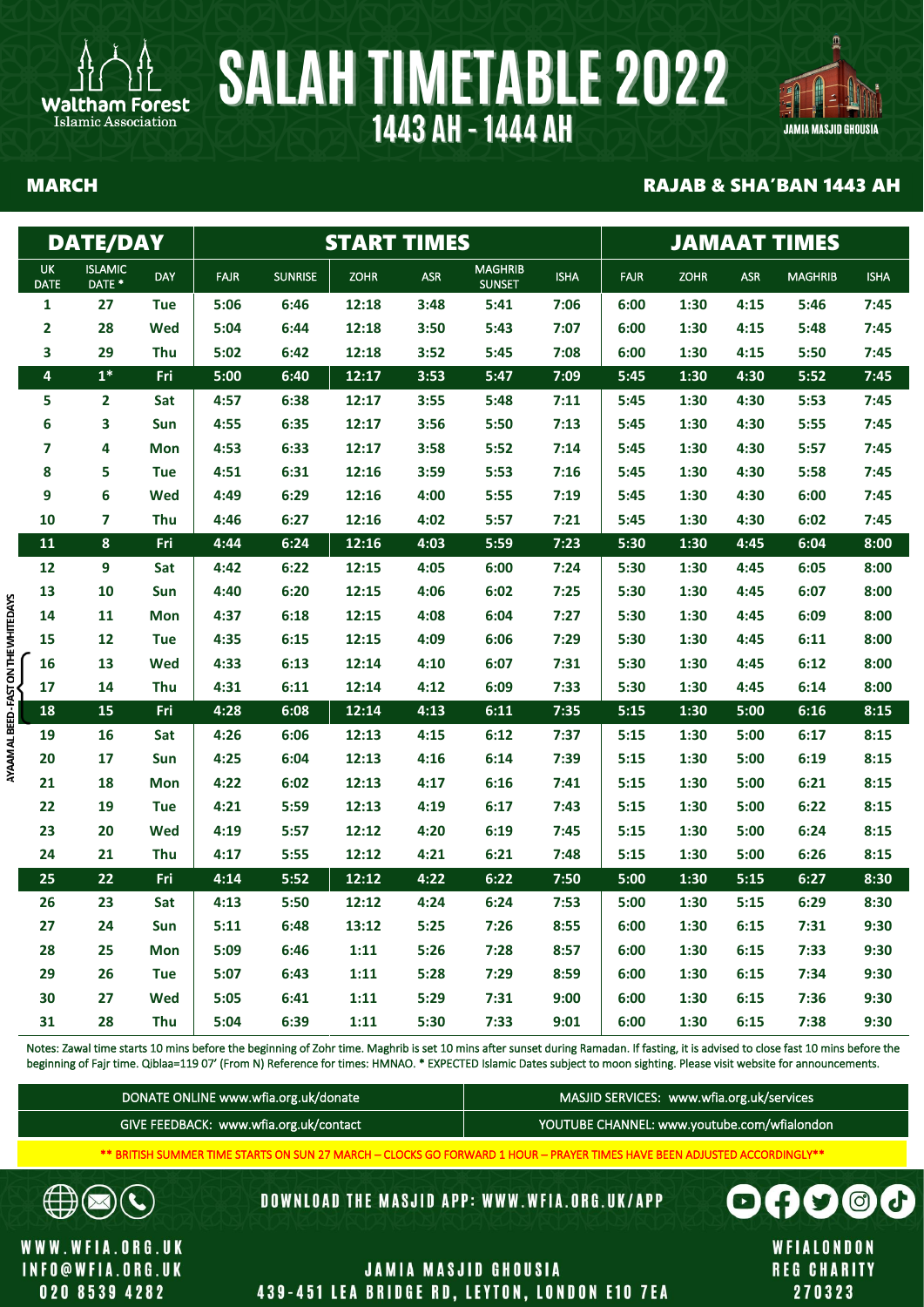



### APRIL SHA'BAN & RAMADAN 1443 AH

|                                      |                          | <b>DATE/DAY</b>          |            |             |                | <b>START TIMES</b> |            | <b>JAMAAT TIMES</b>             |             |             |             |            |                |             |
|--------------------------------------|--------------------------|--------------------------|------------|-------------|----------------|--------------------|------------|---------------------------------|-------------|-------------|-------------|------------|----------------|-------------|
|                                      | <b>UK</b><br><b>DATE</b> | <b>ISLAMIC</b><br>DATE * | <b>DAY</b> | <b>FAJR</b> | <b>SUNRISE</b> | <b>ZOHR</b>        | <b>ASR</b> | <b>MAGHRIB</b><br><b>SUNSET</b> | <b>ISHA</b> | <b>FAJR</b> | <b>ZOHR</b> | <b>ASR</b> | <b>MAGHRIB</b> | <b>ISHA</b> |
|                                      | $\mathbf{1}$             | 29                       | Fri        | 5:04        | 6:37           | 1:10               | 5:31       | 7:34                            | 9:03        | 5:45        | 1:30        | 6:30       | 7:39           | 9:30        |
|                                      | $\overline{2}$           | 30                       | Sat        | 4:59        | 6:34           | 1:09               | 5:33       | 7:36                            | 9:05        | 5:45        | 1:30        | 6:30       | 7:41           | 9:30        |
|                                      | $\overline{\mathbf{3}}$  | $1*$                     | <b>Sun</b> | 4:57        | 6:32           | 1:09               | 5:34       | 7:38                            | 9:07        | 5:45        | 1:30        | 6:30       | 7:48           | 9:30        |
|                                      | 4                        | $\overline{\mathbf{2}}$  | Mon        | 4:55        | 6:30           | 1:09               | 5:35       | 7:39                            | 9:09        | 5:45        | 1:30        | 6:30       | 7:49           | 9:30        |
|                                      | 5                        | 3                        | <b>Tue</b> | 4:52        | 6:28           | 1:08               | 5:36       | 7:41                            | 9:10        | 5:45        | 1:30        | 6:30       | 7:51           | 9:30        |
|                                      | 6                        | 4                        | Wed        | 4:50        | 6:25           | 1:08               | 5:37       | 7:43                            | 9:12        | 5:45        | 1:30        | 6:00       | 7:53           | 9:30        |
|                                      | $\overline{7}$           | 5                        | Thu        | 4:48        | 6:23           | 1:08               | 5:39       | 7:44                            | 9:14        | 5:45        | 1:30        | 6:30       | 7:54           | 9:30        |
|                                      | 8                        | $\boldsymbol{6}$         | Fri        | 4:46        | 6:21           | 1:08               | 5:40       | 7:46                            | 9:15        | 5:30        | 1:30        | 6:30       | 7:56           | 9:45        |
|                                      | 9                        | $\overline{\mathbf{z}}$  | Sat        | 4:43        | 6:19           | 1:07               | 5:41       | 7:48                            | 9:17        | 5:30        | 1:30        | 6:30       | 7:58           | 9:45        |
|                                      | 10                       | 8                        | Sun        | 4:41        | 6:16           | 1:07               | 5:42       | 7:49                            | 9:18        | 5:30        | 1:30        | 6:30       | 7:59           | 9:45        |
|                                      | 11                       | 9                        | <b>Mon</b> | 4:39        | 6:14           | 1:07               | 5:43       | 7:51                            | 9:19        | 5:30        | 1:30        | 6:30       | 8:01           | 9:45        |
|                                      | 12                       | 10                       | <b>Tue</b> | 4:37        | 6:12           | 1:06               | 5:44       | 7:53                            | 9:20        | 5:30        | 1:30        | 6:30       | 8:03           | 9:45        |
|                                      | 13                       | 11                       | <b>Wed</b> | 4:35        | 6:10           | 1:06               | 5:46       | 7:54                            | 9:21        | 5:30        | 1:30        | 6:30       | 8:04           | 9:45        |
|                                      | 14                       | 12                       | Thu        | 4:33        | 6:08           | 1:06               | 5:47       | 7:56                            | 9:22        | 5:30        | 1:30        | 6:30       | 8:06           | 9:45        |
| AYAAM AL BEED-FAST ON THE WHITE DAYS | 15                       | 13                       | Fri        | 4:30        | 6:06           | 1:06               | 5:48       | 7:58                            | 9:23        | 5:15        | 1:30        | 6:30       | 8:08           | 10:00       |
|                                      | 16                       | 14                       | Sat        | 4:28        | 6:03           | 1:05               | 5:49       | 7:59                            | 9:24        | 5:15        | 1:30        | 6:30       | 8:09           | 10:00       |
|                                      | 17                       | 15                       | Sun        | 4:26        | 6:01           | 1:05               | 5:50       | 8:01                            | 9:25        | 5:15        | 1:30        | 6:30       | 8:11           | 10:00       |
|                                      | 18                       | 16                       | <b>Mon</b> | 4:23        | 5:59           | 1:05               | 5:51       | 8:03                            | 9:27        | 5:15        | 1:30        | 6:30       | 8:13           | 10:00       |
|                                      | 19                       | 17                       | <b>Tue</b> | 4:21        | 5:57           | 1:05               | 5:52       | 8:04                            | 9:28        | 5:15        | 1:30        | 6:30       | 8:14           | 10:00       |
|                                      | 20                       | 18                       | <b>Wed</b> | 4:19        | 5:55           | 1:05               | 5:53       | 8:06                            | 9:29        | 5:15        | 1:30        | 6:30       | 8:16           | 10:00       |
|                                      | 21                       | 19                       | Thu        | 4:16        | 5:53           | 1:04               | 5:54       | 8:08                            | 9:30        | 5:15        | 1:30        | 6:30       | 8:18           | 10:00       |
|                                      | 22                       | 20                       | Fri        | 4:14        | 5:51           | 1:04               | 5:55       | 8:09                            | 9:31        | 5:00        | 1:30        | 6:30       | 8:19           | 10:00       |
|                                      | 23                       | 21                       | Sat        | 4:11        | 5:49           | 1:04               | 5:56       | 8:11                            | 9:32        | 5:00        | 1:30        | 6:30       | 8:21           | 10:00       |
|                                      | 24                       | 22                       | Sun        | 4:08        | 5:47           | 1:04               | 5:58       | 8:13                            | 9:33        | 5:00        | 1:30        | 6:30       | 8:23           | 10:00       |
|                                      | 25                       | 23                       | <b>Mon</b> | 4:06        | 5:45           | 1:04               | 5:59       | 8:14                            | 9:35        | 5:00        | 1:30        | 6:30       | 8:24           | 10:00       |
|                                      | 26                       | 24                       | <b>Tue</b> | 4:04        | 5:43           | 1:03               | 6:00       | 8:16                            | 9:37        | 5:00        | 1:30        | 6:30       | 8:26           | 10:00       |
|                                      | 27                       | 25                       | Wed        | 4:01        | 5:41           | 1:03               | 6:01       | 8:18                            | 9:39        | 5:00        | 1:30        | 6:30       | 8:28           | 10:00       |
|                                      | 28                       | 26                       | <b>Thu</b> | 3:59        | 5:39           | 1:03               | 6:02       | 8:19                            | 9:40        | 5:00        | 1:30        | 6:30       | 8:29           | 10:00       |
|                                      | 29                       | 27                       | Fri        | 3:57        | 5:37           | 1:03               | 6:03       | 8:21                            | 9:42        | 4:45        | 1:30        | 6:45       | 8:31           | 10:15       |
|                                      | 30                       | 28                       | Sat        | 3:55        | 5:35           | 1:03               | 6:04       | 8:23                            | 9:44        | 4:45        | 1:30        | 6:45       | 8:33           | 10:15       |

Notes: Zawal time starts 10 mins before the beginning of Zohr time. Maghrib is set 10 mins after sunset during Ramadan. If fasting, it is advised to close fast 10 mins before the beginning of Fajr time. Qiblaa=119 07' (From N) Reference for times: HMNAO. \* EXPECTED Islamic Dates subject to moon sighting. Please visit our website for announcements.

| DONATE ONLINE www.wfia.org.uk/donate   | MASJID SERVICES: www.wfia.org.uk/services   |
|----------------------------------------|---------------------------------------------|
| GIVE FEEDBACK: www.wfia.org.uk/contact | YOUTUBE CHANNEL: www.youtube.com/wfialondon |

\*\* RAMADAN IS EXPECTED TO START ON SUN 3 APRIL SUBJECT TO MOON SIGHTING – PLEASE VISIT WEBSITE FOR RAMADAN ANNOUNCEMENTS & TIMETABLE \*\*

**DOWNLOAD THE MASJID APP: WWW.WFIA.ORG.UK/APP** 

WWW.WFIA.ORG.UK **INFO@WFIA.ORG.UK** 020 8539 4282

 $\times$ 

L

∰

## **JAMIA MASJID GHOUSIA** 439-451 LEA BRIDGE RD, LEYTON, LONDON E10 7EA

WFIALONDON **REG CHARITY** 270323

 $\bullet$ 

 $\Box$ 

€

d<sup>1</sup>

 $\Theta$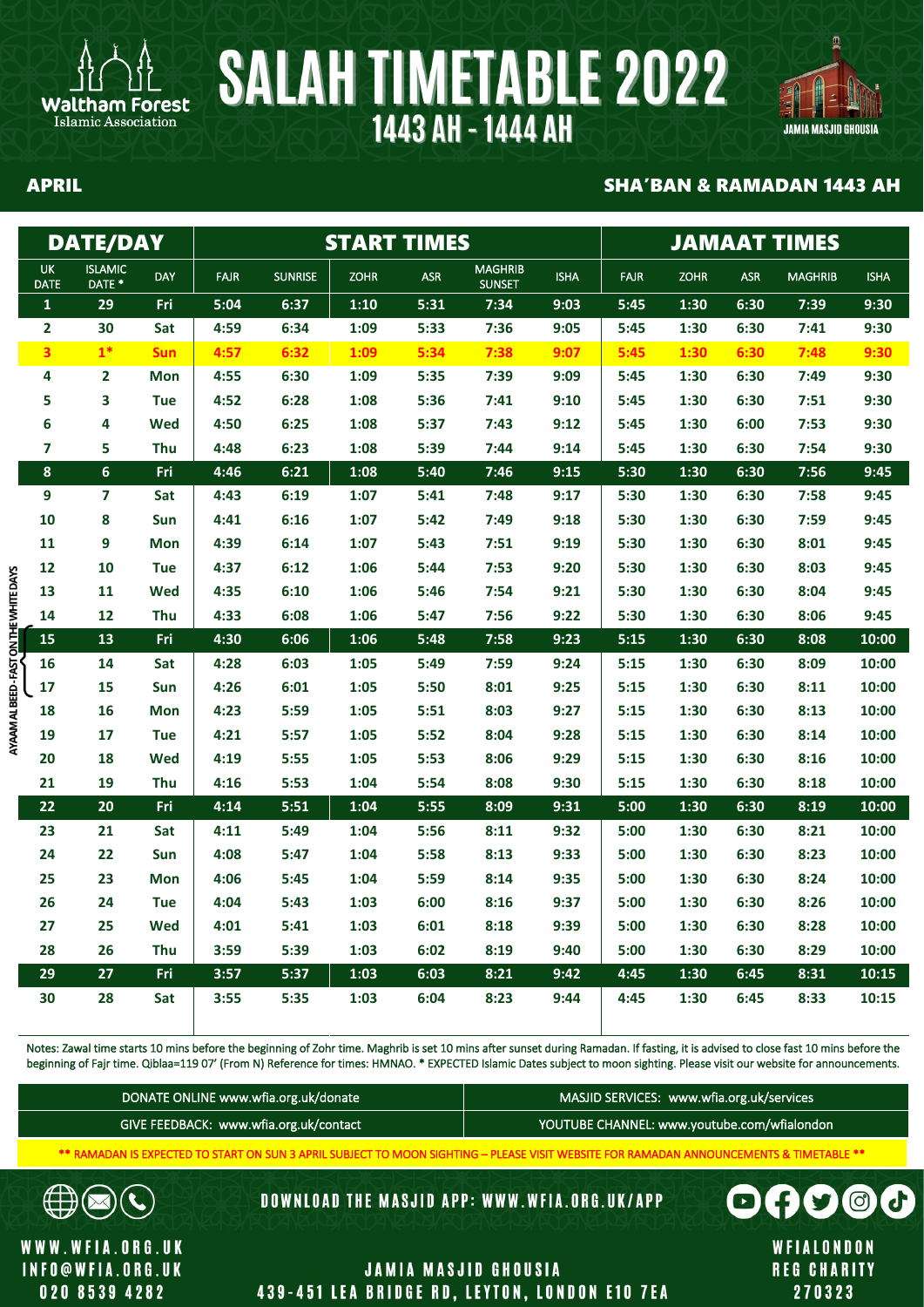



### MAY RAMADAN & SHAWWAAL 1443 AH

|                                      |                          | <b>DATE/DAY</b>          |            |             |                | <b>START TIMES</b> |            | <b>JAMAAT TIMES</b>             |             |             |             |            |                |             |
|--------------------------------------|--------------------------|--------------------------|------------|-------------|----------------|--------------------|------------|---------------------------------|-------------|-------------|-------------|------------|----------------|-------------|
|                                      | <b>UK</b><br><b>DATE</b> | <b>ISLAMIC</b><br>DATE * | <b>DAY</b> | <b>FAJR</b> | <b>SUNRISE</b> | <b>ZOHR</b>        | <b>ASR</b> | <b>MAGHRIB</b><br><b>SUNSET</b> | <b>ISHA</b> | <b>FAJR</b> | <b>ZOHR</b> | <b>ASR</b> | <b>MAGHRIB</b> | <b>ISHA</b> |
|                                      | $\mathbf{1}$             | 29                       | Sun        | 3:53        | 5:33           | 1:03               | 6:05       | 8:24                            | 9:45        | 4:45        | 1:30        | 6:45       | 8:34           | 10:15       |
|                                      | $\overline{\mathbf{c}}$  | $1*$                     | <b>Mon</b> | 3:51        | 5:31           | 1:03               | 6:06       | 8:26                            | 9:46        | 4:45        | 1:30        | 6:45       | 8:31           | 10:15       |
|                                      | 3                        | 2                        | <b>Tue</b> | 3:49        | 5:29           | 1:03               | 6:07       | 8:27                            | 9:47        | 4:45        | 1:30        | 6:45       | 8:32           | 10:15       |
|                                      | 4                        | 3                        | <b>Wed</b> | 3:47        | 5:27           | 1:02               | 6:08       | 8:29                            | 9:48        | 4:45        | 1:30        | 6:45       | 8:34           | 10:15       |
|                                      | 5                        | 4                        | Thu        | 3:45        | 5:26           | 1:02               | 6:09       | 8:31                            | 9:49        | 4:45        | 1:30        | 6:45       | 8:36           | 10:15       |
|                                      | $6\phantom{1}$           | 5                        | Fri        | 3:42        | 5:24           | 1:02               | 6:10       | 8:32                            | 9:50        | 4:30        | 1:30        | 7:00       | 8:37           | 10:15       |
|                                      | 7                        | 6                        | Sat        | 3:40        | 5:22           | 1:02               | 6:11       | 8:34                            | 9:51        | 4:30        | 1:30        | 7:00       | 8:39           | 10:15       |
|                                      | 8                        | $\overline{\mathbf{z}}$  | Sun        | 3:38        | 5:20           | 1:02               | 6:12       | 8:36                            | 9:52        | 4:30        | 1:30        | 7:00       | 8:41           | 10:15       |
|                                      | 9                        | 8                        | Mon        | 3:36        | 5:19           | 1:02               | 6:13       | 8:37                            | 9:53        | 4:30        | 1:30        | 7:00       | 8:42           | 10:15       |
|                                      | 10                       | 9                        | <b>Tue</b> | 3:34        | 5:17           | 1:02               | 6:14       | 8:39                            | 9:54        | 4:30        | 1:30        | 7:00       | 8:44           | 10:15       |
|                                      | 11                       | 10                       | Wed        | 3:32        | 5:15           | 1:02               | 6:14       | 8:40                            | 9:55        | 4:30        | 1:30        | 7:00       | 8:45           | 10:15       |
| AYAAM AL BEED-FAST ON THE WHITE DAYS | 12                       | 11                       | Thu        | 3:29        | 5:14           | 1:02               | 6:15       | 8:42                            | 9:56        | 4:30        | 1:30        | 7:00       | 8:47           | 10:15       |
|                                      | 13                       | $12\,$                   | Fri        | 3:27        | 5:12           | 1:02               | 6:16       | 8:43                            | 9:58        | 4:30        | 1:30        | 7:00       | 8:48           | 10:30       |
|                                      | 14                       | 13                       | Sat        | 3:25        | 5:11           | 1:02               | 6:17       | 8:45                            | 9:59        | 4:30        | 1:30        | 7:00       | 8:50           | 10:30       |
|                                      | 15                       | 14                       | Sun        | 3:23        | 5:09           | 1:02               | 6:18       | 8:46                            | 10:01       | 4:30        | 1:30        | 7:00       | 8:51           | 10:30       |
|                                      | 16                       | 15                       | <b>Mon</b> | 3:20        | 5:08           | 1:02               | 6:19       | 8:48                            | 10:02       | 4:30        | 1:30        | 7:00       | 8:53           | 10:30       |
|                                      | 17                       | 16                       | <b>Tue</b> | 3:18        | 5:06           | 1:02               | 6:20       | 8:49                            | 10:04       | 4:30        | 1:30        | 7:00       | 8:54           | 10:30       |
|                                      | 18                       | 17                       | Wed        | 3:16        | 5:05           | 1:02               | 6:21       | 8:51                            | 10:05       | 4:30        | 1:30        | 7:00       | 8:56           | 10:30       |
|                                      | 19                       | 18                       | Thu        | 3:14        | 5:03           | 1:02               | 6:22       | 8:52                            | 10:07       | 4:30        | 1:30        | 7:00       | 8:57           | 10:30       |
|                                      | 20                       | 19                       | Fri        | 3:12        | 5:02           | 1:02               | 6:22       | 8:54                            | 10:08       | 4:15        | 1:30        | 7:15       | 8:59           | 10:30       |
|                                      | 21                       | 20                       | Sat        | 3:09        | 5:01           | 1:02               | 6:23       | 8:55                            | 10:09       | 4:15        | 1:30        | 7:15       | 9:00           | 10:30       |
|                                      | 22                       | 21                       | Sun        | 3:07        | 5:00           | 1:02               | 6:24       | 8:56                            | 10:12       | 4:15        | 1:30        | 7:15       | 9:01           | 10:30       |
|                                      | 23                       | 22                       | <b>Mon</b> | 3:05        | 4:58           | 1:02               | 6:25       | 8:58                            | 10:13       | 4:15        | 1:30        | 7:15       | 9:03           | 10:30       |
|                                      | 24                       | 23                       | <b>Tue</b> | 3:03        | 4:57           | 1:02               | 6:26       | 8:59                            | 10:14       | 4:15        | 1:30        | 7:15       | 9:04           | 10:30       |
|                                      | 25                       | 24                       | Wed        | 3:01        | 4:56           | 1:03               | 6:26       | 9:00                            | 10:16       | 4:15        | 1:30        | 7:15       | 9:05           | 10:30       |
|                                      | 26                       | 25                       | Thu        | 2:59        | 4:55           | 1:03               | 6:27       | 9:02                            | 10:18       | 4:15        | 1:30        | 7:15       | 9:07           | 10:30       |
|                                      | 27                       | 26                       | Fri        | 2:57        | 4:54           | 1:03               | 6:28       | 9:03                            | 10:20       | 4:15        | 1:30        | 7:15       | 9:08           | 10:45       |
|                                      | 28                       | 27                       | Sat        | 2:55        | 4:53           | 1:03               | 6:29       | 9:04                            | 10:21       | 4:15        | 1:30        | 7:15       | 9:09           | 10:45       |
|                                      | 29                       | 28                       | Sun        | 2:54        | 4:52           | 1:03               | 6:29       | 9:05                            | 10:23       | 4:15        | 1:30        | 7:15       | 9:10           | 10:45       |
|                                      | 30                       | 29                       | <b>Mon</b> | 2:53        | 4:51           | 1:03               | 6:30       | 9:06                            | 10:24       | 4:15        | 1:30        | 7:15       | 9:11           | 10:45       |
|                                      | 31                       | 30                       | <b>Tue</b> | 2:52        | 4:50           | 1:03               | 6:31       | 9:08                            | 10:26       | 4:15        | 1:30        | 7:15       | 9:13           | 10:45       |

Notes: Zawal time starts 10 mins before the beginning of Zohr time. Maghrib is set 5 mins after sunset. If fasting, it is advised to close fast 10 mins before the beginning of Fajr time. Qiblaa=119 07' (From N) Reference for times: HMNAO. \* EXPECTED Islamic Dates subject to moon sighting. Please visit our website for announcements.

| DONATE ONLINE www.wfia.org.uk/donate   | MASJID SERVICES: www.wfia.org.uk/services   |
|----------------------------------------|---------------------------------------------|
| GIVE FEEDBACK: www.wfia.org.uk/contact | YOUTUBE CHANNEL: www.youtube.com/wfialondon |

\*\* EID AL FITR IS EXPECTED ON MON 2 MAY SUBJECT TO MOON SIGHTING – PLEASE VISIT WEBSITE FOR EID ANNOUNCEMENTS \*\*

\*\* REMEMBER TO FAST ANY 6 DAYS OPTIONALLY DURING SHAWWAAL \*\*

**DOWNLOAD THE MASJID APP: WWW.WFIA.ORG.UK/APP** 

WWW.WFIA.ORG.UK **INFO@WFIA.ORG.UK** 020 8539 4282

 $\mathbb{R}$ 

 $\mathbf{C}$ 

**€** 

Islamic Association

## **JAMIA MASJID GHOUSIA** 439-451 LEA BRIDGE RD, LEYTON, LONDON E10 7EA

WFIALONDON **REG CHARITY** 270323

 $f(y)$ 

 $\Box$ 

 $\boldsymbol{\theta}$ 

 $\odot$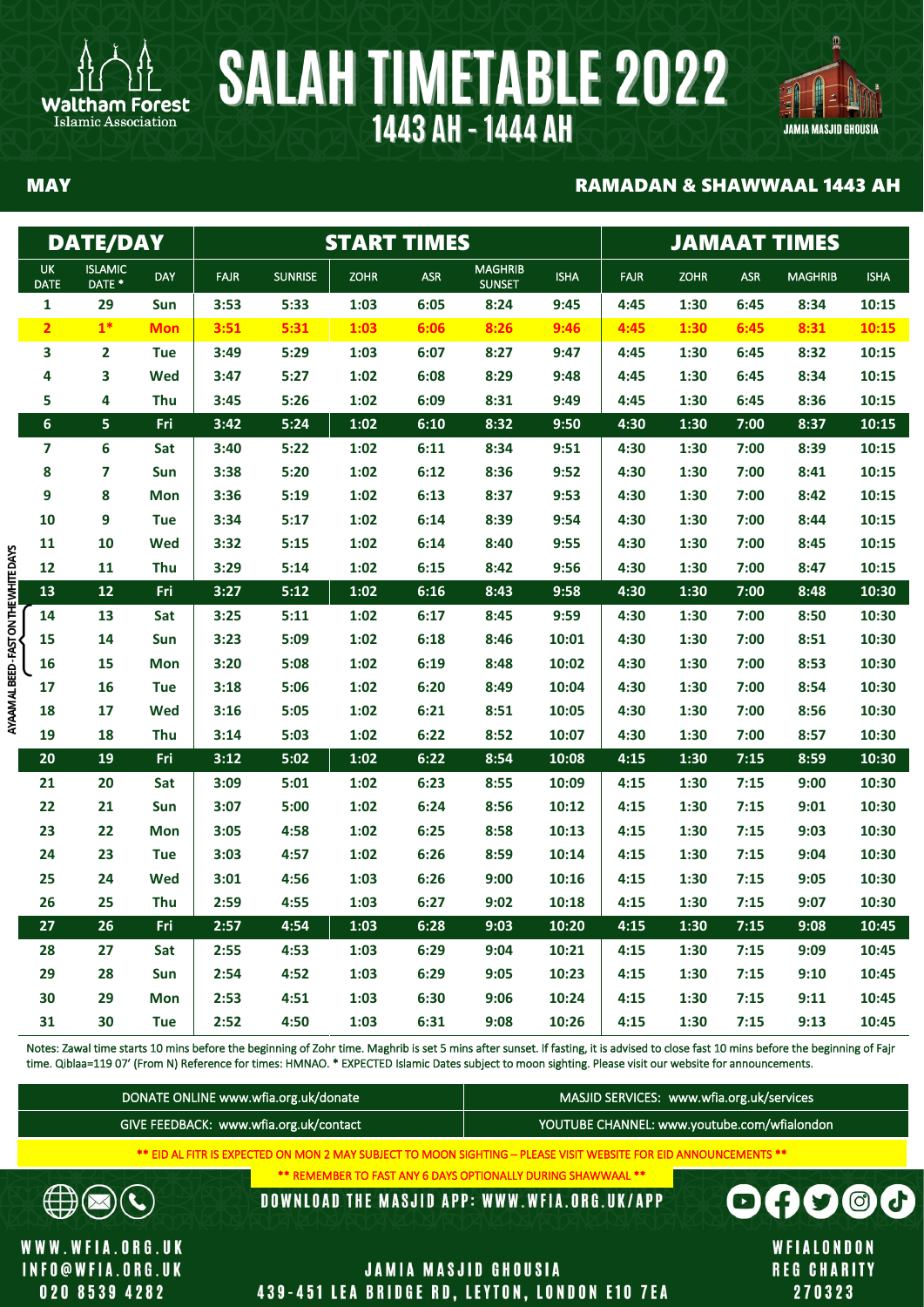



### JUNE DHUL QA'DAH 1443 AH

|                                        |                          | <b>DATE/DAY</b>          |            |             |                |             | <b>START TIMES</b> | <b>JAMAAT TIMES</b>             |             |             |             |            |                |             |
|----------------------------------------|--------------------------|--------------------------|------------|-------------|----------------|-------------|--------------------|---------------------------------|-------------|-------------|-------------|------------|----------------|-------------|
|                                        | <b>UK</b><br><b>DATE</b> | <b>ISLAMIC</b><br>DATE * | DAY        | <b>FAJR</b> | <b>SUNRISE</b> | <b>ZOHR</b> | <b>ASR</b>         | <b>MAGHRIB</b><br><b>SUNSET</b> | <b>ISHA</b> | <b>FAJR</b> | <b>ZOHR</b> | <b>ASR</b> | <b>MAGHRIB</b> | <b>ISHA</b> |
|                                        | $\mathbf{1}$             | $1*$                     | Wed        | 2:51        | 4:49           | 1:03        | 6:31               | 9:09                            | 10:27       | 4:15        | 1:30        | 7:15       | 9:14           | 10:45       |
|                                        | $\overline{\mathbf{2}}$  | $\mathbf{2}$             | Thu        | 2:50        | 4:49           | 1:04        | 6:32               | 9:10                            | 10:29       | 4:15        | 1:30        | 7:15       | 9:15           | 10:45       |
|                                        | 3                        | 3                        | Fri        | 2:49        | 4:48           | 1:04        | 6:33               | 9:11                            | 10:30       | 4:00        | 1:30        | 7:15       | 9:16           | 11:00       |
|                                        | 4                        | 4                        | Sat        | 2:48        | 4:47           | 1:04        | 6:33               | 9:12                            | 10:31       | 4:00        | 1:30        | 7:15       | 9:17           | 11:00       |
|                                        | 5                        | 5                        | Sun        | 2:47        | 4:47           | 1:04        | 6:34               | 9:13                            | 10:33       | 4:00        | 1:30        | 7:15       | 9:18           | 11:00       |
|                                        | 6                        | 6                        | <b>Mon</b> | 2:46        | 4:46           | 1:04        | 6:34               | 9:13                            | 10:34       | 4:00        | 1:30        | 7:15       | 9:18           | 11:00       |
|                                        | 7                        | 7                        | <b>Tue</b> | 2:45        | 4:45           | 1:04        | 6:35               | 9:14                            | 10:35       | 4:00        | 1:30        | 7:15       | 9:19           | 11:00       |
|                                        | 8                        | 8                        | Wed        | 2:43        | 4:45           | 1:05        | 6:35               | 9:15                            | 10:36       | 4:00        | 1:30        | 7:15       | 9:20           | 11:00       |
|                                        | 9                        | 9                        | Thu        | 2:41        | 4:44           | 1:05        | 6:36               | 9:16                            | 10:37       | 4:00        | 1:30        | 7:15       | 9:21           | 11:00       |
|                                        | 10                       | 10                       | Fri        | 2:40        | 4:44           | 1:05        | 6:36               | 9:17                            | 10:38       | 4:00        | 1:30        | 7:15       | 9:22           | 11:00       |
|                                        | 11                       | 11                       | Sat        | 2:39        | 4:44           | 1:05        | 6:37               | 9:17                            | 10:40       | 4:00        | 1:30        | 7:15       | 9:22           | 11:00       |
|                                        | 12                       | 12                       | Sun        | 2:39        | 4:43           | 1:05        | 6:37               | 9:18                            | 10:41       | 4:00        | 1:30        | 7:15       | 9:23           | 11:00       |
|                                        | 13                       | 13                       | Mon        | 2:38        | 4:43           | 1:06        | 6:38               | 9:19                            | 10:41       | 4:00        | 1:30        | 7:15       | 9:24           | 11:00       |
|                                        | 14                       | 14                       | <b>Tue</b> | 2:38        | 4:43           | 1:06        | 6:38               | 9:19                            | 10:42       | 4:00        | 1:30        | 7:15       | 9:24           | 11:00       |
|                                        | 15                       | 15                       | Wed        | 2:38        | 4:43           | 1:06        | 6:39               | 9:20                            | 10:42       | 4:00        | 1:30        | 7:15       | 9:25           | 11:00       |
|                                        | 16                       | 16                       | Thu        | 2:37        | 4:43           | 1:06        | 6:39               | 9:20                            | 10:42       | 4:00        | 1:30        | 7:15       | 9:25           | 11:00       |
| AYAAM AL BEED - FAST ON THE WHITE DAYS | 17                       | 17                       | Fri        | 2:37        | 4:43           | 1:07        | 6:39               | 9:21                            | 10:42       | 4:00        | 1:30        | 7:15       | 9:26           | 11:00       |
|                                        | 18                       | 18                       | Sat        | 2:37        | 4:43           | 1:07        | 6:40               | 9:21                            | 10:43       | 4:00        | 1:30        | 7:15       | 9:26           | 11:00       |
|                                        | 19                       | 19                       | Sun        | 2:36        | 4:43           | 1:07        | 6:40               | 9:21                            | 10:43       | 4:00        | 1:30        | 7:15       | 9:26           | 11:00       |
|                                        | 20                       | 20                       | <b>Mon</b> | 2:36        | 4:43           | 1:07        | 6:40               | 9:21                            | 10:43       | 4:00        | 1:30        | 7:15       | 9:26           | 11:00       |
|                                        | 21                       | 21                       | <b>Tue</b> | 2:36        | 4:43           | 1:07        | 6:40               | 9:22                            | 10:43       | 4:00        | 1:30        | 7:15       | 9:27           | 11:00       |
|                                        | 22                       | 22                       | Wed        | 2:36        | 4:43           | 1:08        | 6:40               | 9:22                            | 10:43       | 4:00        | 1:30        | 7:15       | 9:27           | 11:00       |
|                                        | 23                       | 23                       | Thu        | 2:36        | 4:44           | 1:08        | 6:41               | 9:22                            | 10:43       | 4:00        | 1:30        | 7:15       | 9:27           | 11:00       |
|                                        | 24                       | 24                       | Fri        | 2:37        | 4:44           | 1:08        | 6:41               | 9:22                            | 10:42       | 4:00        | 1:30        | 7:15       | 9:27           | 11:00       |
|                                        | 25                       | 25                       | Sat        | 2:37        | 4:44           | 1:08        | 6:41               | 9:22                            | 10:42       | 4:00        | 1:30        | 7:15       | 9:27           | 11:00       |
|                                        | 26                       | 26                       | Sun        | 2:38        | 4:45           | 1:08        | 6:41               | 9:22                            | 10:41       | 4:00        | 1:30        | 7:15       | 9:27           | 11:00       |
|                                        | 27                       | 27                       | Mon        | 2:38        | 4:45           | 1:09        | 6:41               | 9:22                            | 10:41       | 4:00        | 1:30        | 7:15       | 9:27           | 11:00       |
|                                        | 28                       | 28                       | <b>Tue</b> | 2:39        | 4:46           | 1:09        | 6:41               | 9:22                            | 10:40       | 4:00        | 1:30        | 7:15       | 9:27           | 11:00       |
|                                        | 29                       | 29                       | Wed        | 2:40        | 4:46           | 1:09        | 6:41               | 9:21                            | 10:39       | 4:00        | 1:30        | 7:15       | 9:26           | 11:00       |
|                                        | 30                       | 30                       | Thu        | 2:41        | 4:47           | 1:09        | 6:41               | 9:21                            | 10:38       | 4:00        | 1:30        | 7:15       | 9:26           | 11:00       |
|                                        |                          |                          |            |             |                |             |                    |                                 |             |             |             |            |                |             |

Notes: Zawal time starts 10 mins before the beginning of Zohr time. Maghrib is set 5 mins after sunset. If fasting, it is advised to close fast 10 mins before the beginning of Fajr time. Qiblaa=119 07' (From N) Reference for times: HMNAO. \* EXPECTED Islamic Dates subject to moon sighting. Please visit our website for announcements.

| DONATE ONLINE www.wfia.org.uk/donate \ | MASJID SERVICES: www.wfia.org.uk/services   |
|----------------------------------------|---------------------------------------------|
| GIVE FEEDBACK: www.wfia.org.uk/contact | YOUTUBE CHANNEL: www.youtube.com/wfialondon |



WWW.WFIA.ORG.UK **INFO@WFIA.ORG.UK** 020 8539 4282

DOWNLOAD THE MASJID APP: WWW.WFIA.ORG.UK/APP

WFIALONDON **REG CHARITY** 270323

 $\bigoplus$ 

 $\bigodot$ 

d.

 $\odot$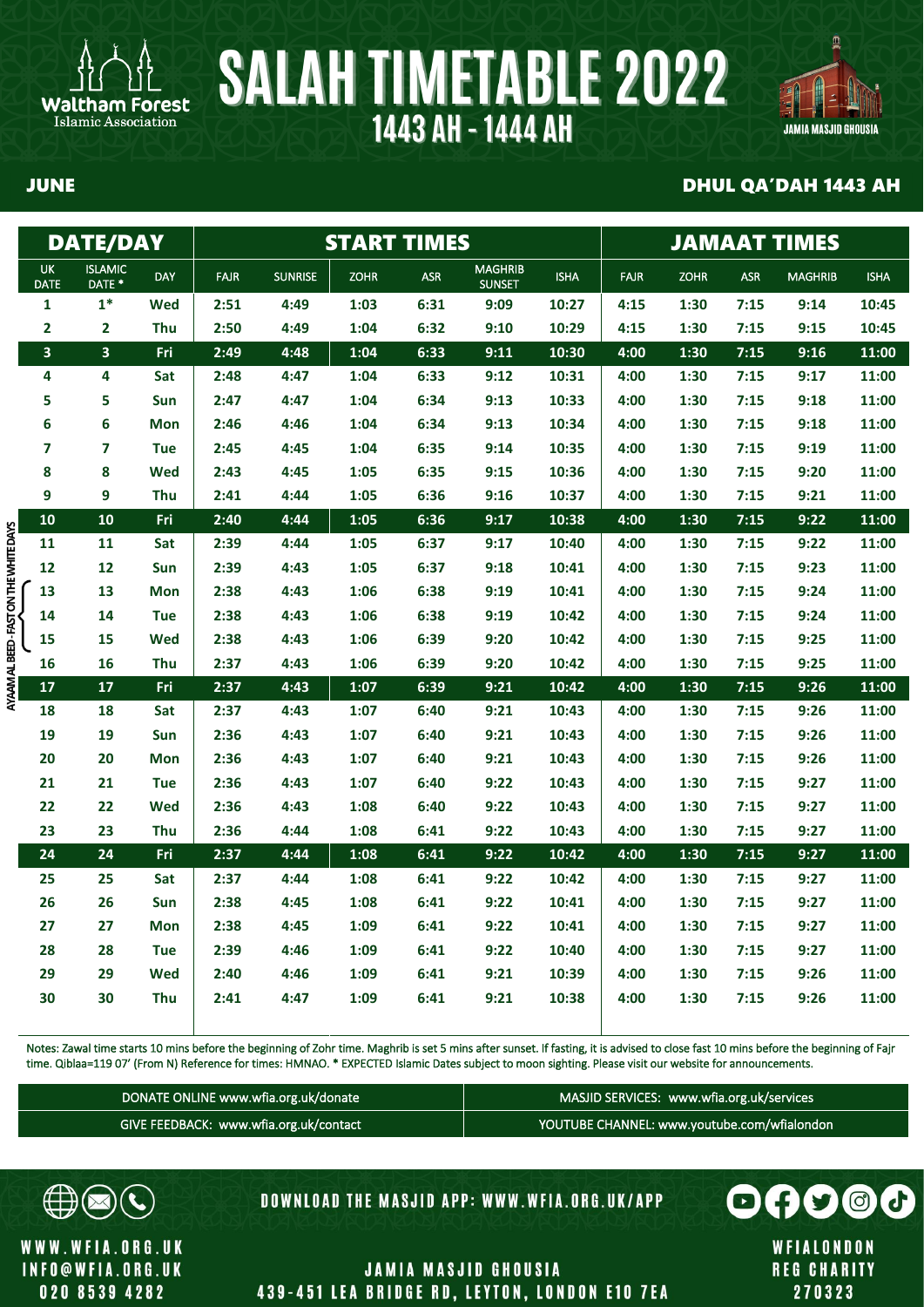



### JULY DHUL HIJJAH 1443 AH & MUHARRAM 1444 AH

|                    | <b>DATE/DAY</b>                     |            |             |                |             | <b>START TIMES</b> |                                 |             |             | <b>JAMAAT TIMES</b> |            |                |             |  |  |
|--------------------|-------------------------------------|------------|-------------|----------------|-------------|--------------------|---------------------------------|-------------|-------------|---------------------|------------|----------------|-------------|--|--|
| UK.<br><b>DATE</b> | <b>ISLAMIC</b><br>DATE <sup>*</sup> | <b>DAY</b> | <b>FAJR</b> | <b>SUNRISE</b> | <b>ZOHR</b> | <b>ASR</b>         | <b>MAGHRIB</b><br><b>SUNSET</b> | <b>ISHA</b> | <b>FAJR</b> | <b>ZOHR</b>         | <b>ASR</b> | <b>MAGHRIB</b> | <b>ISHA</b> |  |  |
| $\mathbf{1}$       | $\mathbf{1}^*$                      | Fri        | 2:43        | 4:48           | 1:10        | 6:41               | 9:21                            | 10:38       | 4:15        | 1:30                | 7:00       | 9:26           | 10:45       |  |  |
| 2                  | $\mathbf{2}$                        | Sat        | 2:45        | 4:48           | 1:10        | 6:41               | 9:21                            | 10:37       | 4:15        | 1:30                | 7:00       | 9:26           | 10:45       |  |  |
| 3                  | 3                                   | Sun        | 2:47        | 4:49           | 1:10        | 6:41               | 9:20                            | 10:36       | 4:15        | 1:30                | 7:00       | 9:25           | 10:45       |  |  |
| 4                  | 4                                   | <b>Mon</b> | 2:49        | 4:50           | 1:10        | 6:41               | 9:20                            | 10:35       | 4:15        | 1:30                | 7:00       | 9:25           | 10:45       |  |  |
| 5                  | 5                                   | <b>Tue</b> | 2:51        | 4:51           | 1:10        | 6:40               | 9:19                            | 10:34       | 4:15        | 1:30                | 7:00       | 9:24           | 10:45       |  |  |
| 6                  | 6                                   | Wed        | 2:53        | 4:51           | 1:10        | 6:40               | 9:19                            | 10:34       | 4:15        | 1:30                | 7:00       | 9:24           | 10:45       |  |  |
| 7                  | $\overline{7}$                      | Thu        | 2:55        | 4:52           | 1:11        | 6:40               | 9:18                            | 10:33       | 4:15        | 1:30                | 7:00       | 9:23           | 10:45       |  |  |
| 8                  | $\boldsymbol{8}$                    | Fri        | 2:57        | 4:53           | 1:11        | 6:40               | 9:17                            | 10:33       | 4:15        | 1:30                | 7:00       | 9:22           | 10:45       |  |  |
| 9                  | 9                                   | Sat        | 2:59        | 4:54           | 1:11        | 6:39               | 9:17                            | 10:32       | 4:15        | 1:30                | 7:00       | 9:22           | 10:45       |  |  |
| 10                 | 10                                  | <b>Sun</b> | 3:00        | 4:55           | 1:11        | 6:39               | 9:16                            | 10:31       | 4:15        | 1:30                | 7:00       | 9:21           | 10:45       |  |  |
| 11                 | 11                                  | <b>Mon</b> | 3:01        | 4:56           | 1:11        | 6:39               | 9:15                            | 10:30       | 4:15        | 1:30                | 7:00       | 9:20           | 10:45       |  |  |
| 12                 | 12                                  | <b>Tue</b> | 3:03        | 4:57           | 1:11        | 6:38               | 9:14                            | 10:30       | 4:15        | 1:30                | 7:00       | 9:19           | 10:45       |  |  |
| 13                 | 13                                  | Wed        | 3:04        | 4:59           | 1:11        | 6:38               | 9:13                            | 10:29       | 4:15        | 1:30                | 7:00       | 9:18           | 10:45       |  |  |
| 14                 | 14                                  | Thu        | 3:06        | 5:00           | 1:12        | 6:38               | 9:12                            | 10:28       | 4:15        | 1:30                | 7:00       | 9:17           | 10:45       |  |  |
| 15                 | 15                                  | Fri        | 3:07        | 5:01           | 1:12        | 6:37               | 9:11                            | 10:27       | 4:30        | 1:30                | 7:00       | 9:16           | 10:45       |  |  |
| 16                 | 16                                  | Sat        | 3:09        | 5:02           | 1:12        | 6:37               | 9:10                            | 10:26       | 4:30        | 1:30                | 7:00       | 9:15           | 10:45       |  |  |
| 17                 | 17                                  | Sun        | 3:11        | 5:03           | 1:12        | 6:36               | 9:09                            | 10:25       | 4:30        | 1:30                | 7:00       | 9:14           | 10:45       |  |  |
| 18                 | 18                                  | <b>Mon</b> | 3:12        | 5:04           | 1:12        | 6:35               | 9:08                            | 10:24       | 4:30        | 1:30                | 7:00       | 9:13           | 10:45       |  |  |
| 19                 | 19                                  | <b>Tue</b> | 3:14        | 5:06           | 1:12        | 6:35               | 9:07                            | 10:22       | 4:30        | 1:30                | 7:00       | 9:12           | 10:45       |  |  |
| 20                 | 20                                  | Wed        | 3:16        | 5:07           | 1:12        | 6:34               | 9:06                            | 10:21       | 4:30        | 1:30                | 7:00       | 9:11           | 10:45       |  |  |
| 21                 | 21                                  | Thu        | 3:17        | 5:08           | 1:12        | 6:33               | 9:04                            | 10:20       | 4:30        | 1:30                | 7:00       | 9:09           | 10:45       |  |  |
| 22                 | 22                                  | Fri        | 3:19        | 5:10           | 1:12        | 6:33               | 9:03                            | 10:19       | 4:45        | 1:30                | 7:00       | 9:08           | 10:30       |  |  |
| 23                 | 23                                  | Sat        | 3:21        | 5:11           | 1:12        | 6:32               | 9:02                            | 10:17       | 4:45        | 1:30                | 7:00       | 9:07           | 10:30       |  |  |
| 24                 | 24                                  | Sun        | 3:23        | 5:12           | 1:12        | 6:31               | 9:01                            | 10:16       | 4:45        | 1:30                | 7:00       | 9:06           | 10:30       |  |  |
| 25                 | 25                                  | <b>Mon</b> | 3:24        | 5:14           | 1:12        | 6:30               | 8:59                            | 10:15       | 4:45        | 1:30                | 7:00       | 9:04           | 10:30       |  |  |
| 26                 | 26                                  | <b>Tue</b> | 3:27        | 5:15           | 1:12        | 6:30               | 8:58                            | 10:13       | 4:45        | 1:30                | 7:00       | 9:03           | 10:30       |  |  |
| 27                 | 27                                  | Wed        | 3:28        | 5:17           | 1:12        | 6:29               | 8:56                            | 10:12       | 4:45        | 1:30                | 7:00       | 9:01           | 10:30       |  |  |
| 28                 | 28                                  | Thu        | 3:31        | 5:18           | 1:12        | 6:28               | 8:55                            | 10:10       | 4:45        | 1:30                | 7:00       | 9:00           | 10:30       |  |  |
| 29                 | 29                                  | <b>Fri</b> | 3:32        | 5:20           | 1:12        | 6:27               | 8:53                            | 10:09       | 4:45        | 1:30                | 7:00       | 8:58           | 10:30       |  |  |
| 30                 | $1*$                                | Sat        | 3:35        | 5:21           | 1:12        | 6:26               | 8:52                            | 10:07       | 4:45        | 1:30                | 7:00       | 8:57           | 10:30       |  |  |
| 31                 | $\overline{\mathbf{2}}$             | Sun        | 3:36        | 5:23           | 1:12        | 6:25               | 8:50                            | 10:06       | 4:45        | 1:30                | 7:00       | 8:55           | 10:30       |  |  |

Notes: Zawal time starts 10 mins before the beginning of Zohr time. Maghrib is set 5 mins after sunset. If fasting, it is advised to close fast 10 mins before the beginning of Fajr time. Qiblaa=119 07' (From N) Reference for times: HMNAO. \* EXPECTED Islamic Dates subject to moon sighting. Please visit our website for announcements.

| DONATE ONLINE www.wfia.org.uk/donate   | MASJID SERVICES: www.wfia.org.uk/services   |
|----------------------------------------|---------------------------------------------|
| GIVE FEEDBACK: www.wfia.org.uk/contact | YOUTUBE CHANNEL: www.youtube.com/wfialondon |

\*\* EID AL ADHA IS EXPECTED ON SUN 10 JUL SUBJECT TO MOON SIGHTING – PLEASE VISIT WEBSITE FOR EID ANNOUNCEMENTS \*\*

**DOWNLOAD THE MASJID APP: WWW.WFIA.ORG.UK/APP** 

WWW.WFIA.ORG.UK **INFO@WFIA.ORG.UK** 020 8539 4282

 $\times$ 

 $\mathbf{C}$ 

€

Islamic Association

AYAAM AL BEED - FAST ON THE WHITE DAYS

### **JAMIA MASJID GHOUSIA** 439-451 LEA BRIDGE RD, LEYTON, LONDON E10 7EA



270323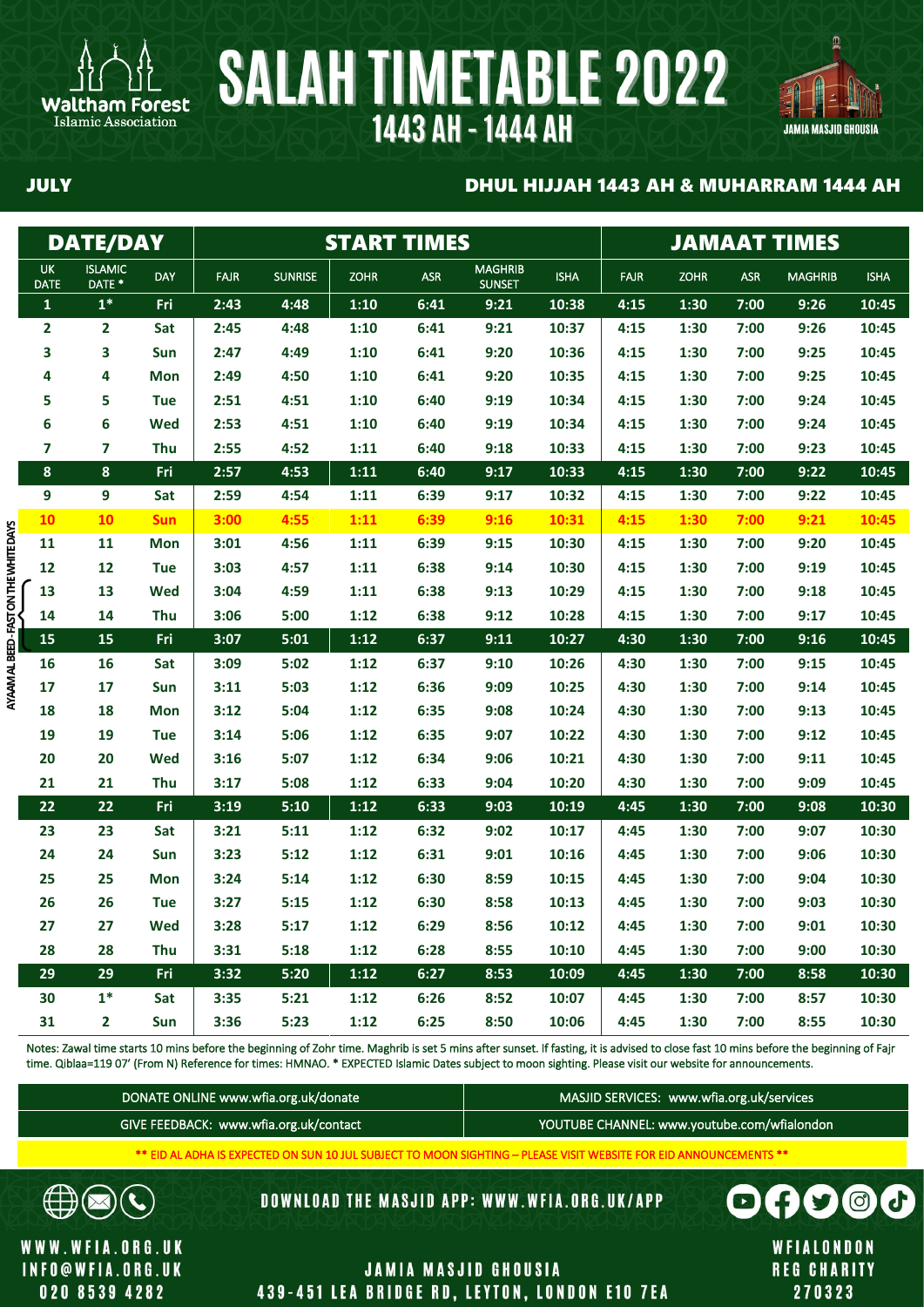



∄

 $\mathbf{C}$ 

 $\boxtimes$ 

WWW.WFIA.ORG.UK

**INFO@WFIA.ORG.UK** 

020 8539 4282

### AUGUST MUHARRAM & SAFAR 1444 AH

|                                        |                          | <b>DATE/DAY</b>                     |            |             |                |             | <b>START TIMES</b> | <b>JAMAAT TIMES</b>             |             |             |             |            |                |             |
|----------------------------------------|--------------------------|-------------------------------------|------------|-------------|----------------|-------------|--------------------|---------------------------------|-------------|-------------|-------------|------------|----------------|-------------|
|                                        | <b>UK</b><br><b>DATE</b> | <b>ISLAMIC</b><br>DATE <sup>*</sup> | <b>DAY</b> | <b>FAJR</b> | <b>SUNRISE</b> | <b>ZOHR</b> | <b>ASR</b>         | <b>MAGHRIB</b><br><b>SUNSET</b> | <b>ISHA</b> | <b>FAJR</b> | <b>ZOHR</b> | <b>ASR</b> | <b>MAGHRIB</b> | <b>ISHA</b> |
|                                        | $\mathbf{1}$             | 3                                   | <b>Mon</b> | 3:38        | 5:24           | 1:12        | 6:24               | 8:48                            | 10:04       | 4:45        | 1:30        | 7:00       | 8:53           | 10:30       |
|                                        | $\overline{\mathbf{2}}$  | 4                                   | <b>Tue</b> | 3:40        | 5:26           | 1:12        | 6:23               | 8:47                            | 10:02       | 4:45        | 1:30        | 7:00       | 8:52           | 10:30       |
|                                        | 3                        | 5                                   | Wed        | 3:42        | 5:27           | 1:12        | 6:22               | 8:45                            | 10:00       | 4:45        | 1:30        | 7:00       | 8:50           | 10:30       |
|                                        | 4                        | 6                                   | Thu        | 3:44        | 5:29           | 1:12        | 6:21               | 8:43                            | 9:59        | 4:45        | 1:30        | 7:00       | 8:48           | 10:30       |
|                                        | 5                        | $\overline{\mathbf{z}}$             | Fri        | 3:46        | 5:30           | 1:12        | 6:20               | 8:42                            | 9:57        | 5:00        | 1:30        | 6:45       | 8:47           | 10:15       |
|                                        | 6                        | 8                                   | Sat        | 3:48        | 5:32           | 1:12        | 6:19               | 8:40                            | 9:55        | 5:00        | 1:30        | 6:45       | 8:45           | 10:15       |
|                                        | $\overline{\mathbf{z}}$  | 9                                   | Sun        | 3:50        | 5:33           | 1:11        | 6:18               | 8:38                            | 9:54        | 5:00        | 1:30        | 6:45       | 8:43           | 10:15       |
|                                        | 8                        | 10                                  | <b>Mon</b> | 3:52        | 5:35           | 1:11        | 6:16               | 8:36                            | 9:52        | 5:00        | 1:30        | 6:45       | 8:41           | 10:15       |
|                                        | 9                        | 11                                  | <b>Tue</b> | 3:54        | 5:36           | 1:11        | 6:15               | 8:34                            | 9:50        | 5:00        | 1:30        | 6:45       | 8:39           | 10:15       |
|                                        | 10                       | 12                                  | Wed        | 3:55        | 5:38           | 1:11        | 6:14               | 8:32                            | 9:48        | 5:00        | 1:30        | 6:45       | 8:37           | 10:15       |
| AYAAM AL BEED - FAST ON THE WHITE DAYS | 11                       | 13                                  | Thu        | 3:58        | 5:39           | 1:11        | 6:13               | 8:31                            | 9:46        | 5:00        | 1:30        | 6:45       | 8:36           | 10:15       |
|                                        | 12                       | 14                                  | Fri        | 4:00        | 5:41           | 1:11        | 6:11               | 8:29                            | 9:44        | 5:15        | 1:30        | 6:30       | 8:34           | 10:00       |
|                                        | 13                       | 15                                  | Sat        | 4:01        | 5:43           | 1:11        | 6:10               | 8:27                            | 9:42        | 5:15        | 1:30        | 6:30       | 8:32           | 10:00       |
|                                        | 14                       | 16                                  | Sun        | 4:04        | 5:44           | 1:10        | 6:09               | 8:25                            | 9:40        | 5:15        | 1:30        | 6:30       | 8:30           | 10:00       |
|                                        | 15                       | 17                                  | <b>Mon</b> | 4:05        | 5:46           | 1:10        | 6:07               | 8:23                            | 9:38        | 5:15        | 1:30        | 6:30       | 8:28           | 10:00       |
|                                        | 16                       | 18                                  | <b>Tue</b> | 4:07        | 5:47           | 1:10        | 6:06               | 8:21                            | 9:36        | 5:15        | 1:30        | 6:30       | 8:26           | 10:00       |
|                                        | 17                       | 19                                  | Wed        | 4:10        | 5:49           | 1:10        | 6:05               | 8:19                            | 9:34        | 5:15        | 1:30        | 6:30       | 8:24           | 10:00       |
|                                        | 18                       | 20                                  | Thu        | 4:11        | 5:51           | 1:10        | 6:03               | 8:17                            | 9:32        | 5:15        | 1:30        | 6:30       | 8:22           | 10:00       |
|                                        | 19                       | 21                                  | Fri        | 4:13        | 5:52           | 1:09        | 6:02               | 8:15                            | 9:30        | 5:15        | 1:30        | 6:15       | 7:30           | 9:45        |
|                                        | 20                       | 22                                  | Sat        | 4:15        | 5:54           | 1:09        | 6:00               | 8:13                            | 9:28        | 5:15        | 1:30        | 6:15       | 8:18           | 9:45        |
|                                        | 21                       | 23                                  | Sun        | 4:17        | 5:55           | 1:09        | 5:59               | 8:10                            | 9:26        | 5:15        | 1:30        | 6:15       | 8:15           | 9:45        |
|                                        | 22                       | 24                                  | <b>Mon</b> | 4:19        | 5:57           | 1:09        | 5:57               | 8:08                            | 9:24        | 5:15        | 1:30        | 6:15       | 8:13           | 9:45        |
|                                        | 23                       | 25                                  | <b>Tue</b> | 4:20        | 5:58           | 1:08        | 5:56               | 8:06                            | 9:22        | 5:15        | 1:30        | 6:15       | 8:11           | 9:45        |
|                                        | 24                       | 26                                  | Wed        | 4:22        | 6:00           | 1:08        | 5:54               | 8:04                            | 9:20        | 5:15        | 1:30        | 6:15       | 8:09           | 9:45        |
|                                        | 25                       | 27                                  | Thu        | 4:24        | 6:02           | 1:08        | 5:53               | 8:02                            | 9:18        | 5:15        | 1:30        | 6:15       | 8:07           | 9:45        |
|                                        | 26                       | 28                                  | Fri        | 4:26        | 6:03           | 1:08        | 5:51               | 8:00                            | 9:16        | 5:30        | 1:30        | 6:15       | 8:05           | 9:30        |
|                                        | 27                       | 29                                  | Sat        | 4:28        | 6:05           | 1:07        | 5:49               | 7:58                            | 9:13        | 5:30        | 1:30        | 6:15       | 8:03           | 9:30        |
|                                        | 28                       | 30                                  | Sun        | 4:30        | 6:06           | 1:07        | 5:48               | 7:55                            | 9:11        | 5:30        | 1:30        | 6:15       | 8:00           | 9:30        |
|                                        | 29                       | $1*$                                | <b>Mon</b> | 4:33        | 6:08           | 1:07        | 5:46               | 7:53                            | 9:09        | 5:30        | 1:30        | 6:15       | 7:58           | 9:30        |
|                                        | 30                       | 2                                   | <b>Tue</b> | 4:34        | 6:10           | 1:06        | 5:44               | 7:51                            | 9:07        | 5:30        | 1:30        | 6:15       | 7:56           | 9:30        |
|                                        | 31                       | 3                                   | Wed        | 4:36        | 6:11           | 1:06        | 5:43               | 7:49                            | 9:05        | 5:30        | 1:30        | 6:15       | 7:54           | 9:30        |

Notes: Zawal time starts 10 mins before the beginning of Zohr time. Maghrib is set 5 mins after sunset. If fasting, it is advised to close fast 10 mins before the beginning of Fajr time. Qiblaa=119 07' (From N) Reference for times: HMNAO. \* EXPECTED Islamic Dates subject to moon sighting. Please visit our website for announcements.

| DONATE ONLINE www.wfia.org.uk/donate     | MASJID SERVICES: www.wfia.org.uk/services   |
|------------------------------------------|---------------------------------------------|
| GIVE FEEDBACK: www.wfia.org.uk/contact j | YOUTUBE CHANNEL: www.youtube.com/wfialondon |

\*\* 10th MUHARRAM IS EXPECTED ON MON 8 AUG SUBJECT TO MOON SIGHTING – PLEASE VISIT WEBSITE FOR ANNOUNCEMENTS \*\*

DOWNLOAD THE MASJID APP: WWW.WFIA.ORG.UK/APP

**JAMIA MASJID GHOUSIA** 

439-451 LEA BRIDGE RD, LEYTON, LONDON E10 7EA

WFIALONDON **REG CHARITY** 270323

 $\boldsymbol{\Omega}$ 

A

 $\blacksquare$ 

 $\boldsymbol{\theta}$ 

 $\odot$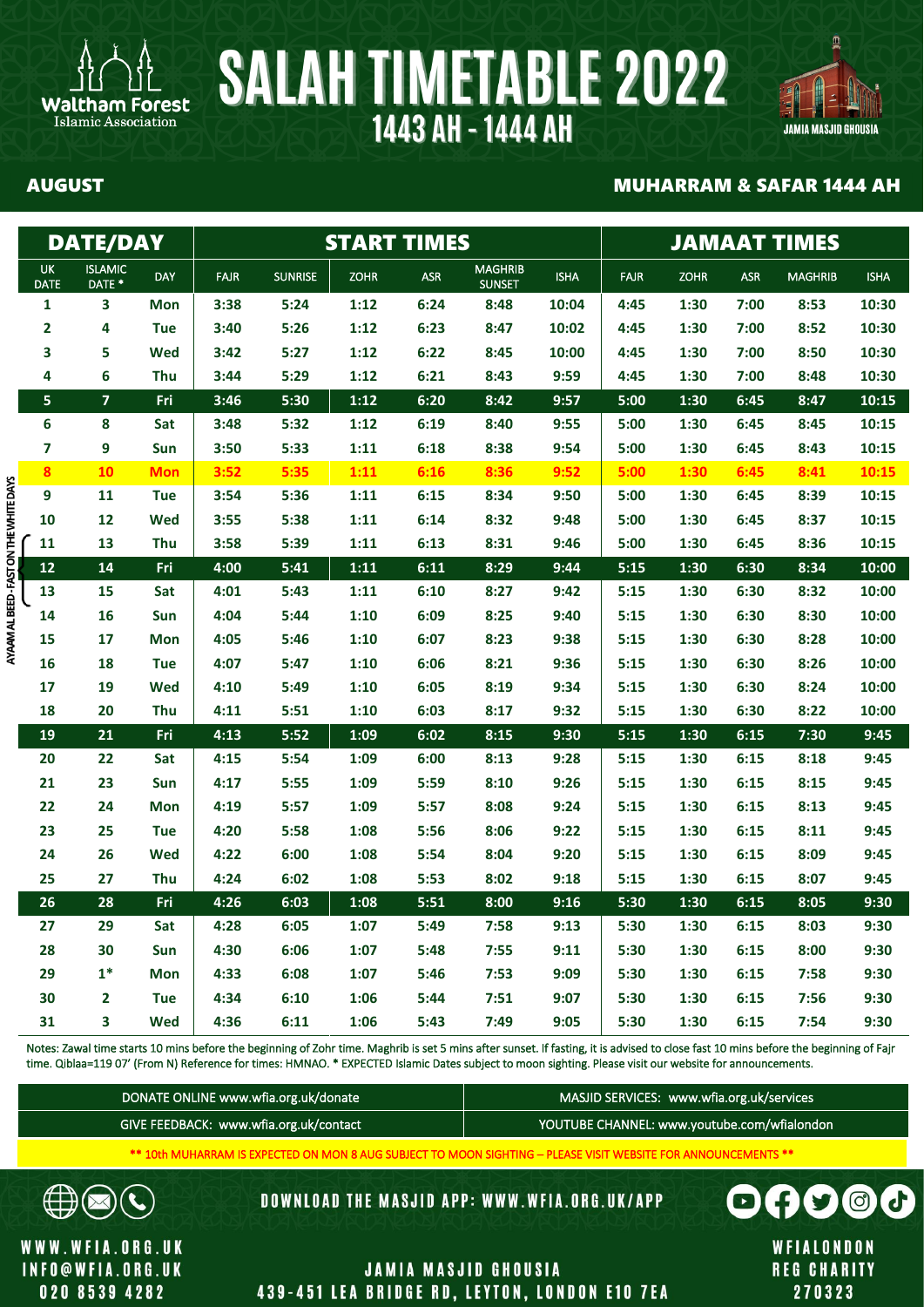



Islamic Association

### SEPTEMBER SAFAR & RABI UL AWWAL 1444 AH

|                                      |                          | <b>DATE/DAY</b>                     |            |             |                | <b>START TIMES</b> |            | <b>JAMAAT TIMES</b>             |             |             |             |            |                |             |
|--------------------------------------|--------------------------|-------------------------------------|------------|-------------|----------------|--------------------|------------|---------------------------------|-------------|-------------|-------------|------------|----------------|-------------|
|                                      | <b>UK</b><br><b>DATE</b> | <b>ISLAMIC</b><br>DATE <sup>*</sup> | <b>DAY</b> | <b>FAJR</b> | <b>SUNRISE</b> | <b>ZOHR</b>        | <b>ASR</b> | <b>MAGHRIB</b><br><b>SUNSET</b> | <b>ISHA</b> | <b>FAJR</b> | <b>ZOHR</b> | <b>ASR</b> | <b>MAGHRIB</b> | <b>ISHA</b> |
|                                      | $\mathbf{1}$             | 4                                   | Thu        | 4:37        | 6:13           | 1:06               | 5:41       | 7:47                            | 9:02        | 5:30        | 1:30        | 6:15       | 7:52           | 9:30        |
|                                      | $\overline{\mathbf{2}}$  | 5                                   | Fri        | 4:39        | 6:14           | 1:05               | 5:39       | 7:44                            | 9:00        | 5:45        | 1:30        | 6:00       | 7:49           | 9:15        |
|                                      | 3                        | 6                                   | Sat        | 4:41        | 6:16           | 1:05               | 5:37       | 7:42                            | 8:58        | 5:45        | 1:30        | 6:00       | 7:47           | 9:15        |
|                                      | 4                        | 7                                   | Sun        | 4:42        | 6:18           | 1:05               | 5:36       | 7:40                            | 8:56        | 5:45        | 1:30        | 6:00       | 7:45           | 9:15        |
|                                      | 5                        | 8                                   | <b>Mon</b> | 4:44        | 6:19           | 1:04               | 5:34       | 7:38                            | 8:54        | 5:45        | 1:30        | 6:00       | 7:43           | 9:15        |
|                                      | 6                        | 9                                   | <b>Tue</b> | 4:45        | 6:21           | 1:04               | 5:32       | 7:35                            | 8:54        | 5:45        | 1:30        | 6:00       | 7:40           | 9:15        |
|                                      | 7                        | 10                                  | Wed        | 4:47        | 6:22           | 1:04               | 5:30       | 7:33                            | 8:51        | 5:45        | 1:30        | 6:00       | 7:38           | 9:15        |
|                                      | 8                        | 11                                  | Thu        | 4:49        | 6:24           | 1:03               | 5:28       | 7:31                            | 8:50        | 5:45        | 1:30        | 6:00       | 7:36           | 9:15        |
| AYAAM AL BEED-FAST ON THE WHITE DAYS | 9                        | 12                                  | Fri        | 4:50        | 6:26           | 1:03               | 5:27       | 7:29                            | 8:48        | 5:45        | 1:30        | 5:45       | 7:34           | 9:00        |
|                                      | 10                       | 13                                  | Sat        | 4:52        | 6:27           | 1:03               | 5:25       | 7:26                            | 8:45        | 5:45        | 1:30        | 5:45       | 7:31           | 9:00        |
|                                      | 11                       | 14                                  | Sun        | 4:53        | 6:29           | 1:02               | 5:23       | 7:24                            | 8:43        | 5:45        | 1:30        | 5:45       | 7:29           | 9:00        |
|                                      | 12                       | 15                                  | Mon        | 4:55        | 6:30           | 1:02               | 5:21       | 7:22                            | 8:42        | 5:45        | 1:30        | 5:45       | 7:27           | 9:00        |
|                                      | 13                       | 16                                  | <b>Tue</b> | 4:57        | 6:32           | 1:02               | 5:19       | 7:19                            | 8:39        | 5:45        | 1:30        | 5:45       | 7:24           | 9:00        |
|                                      | 14                       | 17                                  | Wed        | 4:58        | 6:34           | 1:01               | 5:17       | 7:17                            | 8:37        | 5:45        | 1:30        | 5:45       | 7:22           | 9:00        |
|                                      | 15                       | 18                                  | Thu        | 5:00        | 6:37           | 1:01               | 5:15       | 7:15                            | 8:35        | 5:45        | 1:30        | 5:45       | 7:20           | 9:00        |
|                                      | 16                       | 19                                  | Fri        | 5:02        | 6:38           | 1:01               | 5:14       | 7:13                            | 8:33        | 6:00        | 1:30        | 5:30       | 7:18           | 8:45        |
|                                      | 17                       | 20                                  | Sat        | 5:04        | 6:40           | 1:00               | 5:12       | 7:10                            | 8:31        | 6:00        | 1:30        | 5:30       | 7:15           | 8:45        |
|                                      | 18                       | 21                                  | Sun        | 5:06        | 6:42           | 1:00               | 5:10       | 7:08                            | 8:29        | 6:00        | 1:30        | 5:30       | 7:13           | 8:45        |
|                                      | 19                       | 22                                  | <b>Mon</b> | 5:08        | 6:43           | 12:59              | 5:08       | 7:06                            | 8:27        | 6:00        | 1:30        | 5:30       | 7:11           | 8:45        |
|                                      | 20                       | 23                                  | <b>Tue</b> | 5:10        | 6:45           | 12:59              | 5:06       | 7:03                            | 8:24        | 6:00        | 1:30        | 5:30       | 7:08           | 8:45        |
|                                      | 21                       | 24                                  | Wed        | 5:11        | 6:46           | 12:59              | 5:04       | 7:01                            | 8:22        | 6:00        | 1:30        | 5:30       | 7:06           | 8:45        |
|                                      | 22                       | 25                                  | Thu        | 5:14        | 6:48           | 12:58              | 5:02       | 6:59                            | 8:20        | 6:00        | 1:30        | 5:30       | 7:04           | 8:45        |
|                                      | 23                       | 26                                  | Fri        | 5:16        | 6:50           | 12:58              | 5:00       | 6:56                            | 8:18        | 6:00        | 1:30        | 5:15       | 7:01           | 8:30        |
|                                      | 24                       | 27                                  | Sat        | 5:17        | 6:51           | 12:58              | 4:58       | 6:54                            | 8:16        | 6:00        | 1:30        | 5:15       | 6:59           | 8:30        |
|                                      | 25                       | 28                                  | Sun        | 5:20        | 6:53           | 12:57              | 4:56       | 6:52                            | 8:13        | 6:00        | 1:30        | 5:15       | 6:57           | 8:30        |
|                                      | 26                       | 29                                  | Mon        | 5:22        | 6:54           | 12:57              | 4:54       | 6:49                            | 8:11        | 6:00        | 1:30        | 5:15       | 6:54           | 8:30        |
|                                      | 27                       | 30                                  | <b>Tue</b> | 5:24        | 6:54           | 12:57              | 4:52       | 6:47                            | 8:08        | 6:00        | 1:30        | 5:15       | 6:52           | 8:30        |
|                                      | 28                       | $1*$                                | Wed        | 5:26        | 6:56           | 12:56              | 4:50       | 6:45                            | 8:06        | 6:00        | 1:30        | 5:15       | 6:50           | 8:30        |
|                                      | 29                       | $\overline{2}$                      | Thu        | 5:27        | 6:58           | 12:56              | 4:48       | 6:43                            | 8:03        | 6:00        | 1:30        | 5:15       | 6:48           | 8:30        |
|                                      | 30                       | $\overline{\mathbf{3}}$             | Fri        | 5:29        | 6:59           | 12:56              | 4:46       | 6:40                            | 8:01        | 6:15        | 1:30        | 5:00       | 6:45           | 8:15        |
|                                      |                          |                                     |            |             |                |                    |            |                                 |             |             |             |            |                |             |

Notes: Zawal time starts 10 mins before the beginning of Zohr time. Maghrib is set 5 mins after sunset. If fasting, it is advised to close fast 10 mins before the beginning of Fajr time. Qiblaa=119 07' (From N) Reference for times: HMNAO. \* EXPECTED Islamic Dates subject to moon sighting. Please visit our website for announcements.

| DONATE ONLINE www.wfia.org.uk/donate   | MASJID SERVICES: www.wfia.org.uk/services   |
|----------------------------------------|---------------------------------------------|
| GIVE FEEDBACK: www.wfia.org.uk/contact | YOUTUBE CHANNEL: www.youtube.com/wfialondon |



DOWNLOAD THE MASJID APP: WWW.WFIA.ORG.UK/APP

WWW.WFIA.ORG.UK **INFO@WFIA.ORG.UK** 020 8539 4282

**JAMIA MASJID GHOUSIA** 439-451 LEA BRIDGE RD, LEYTON, LONDON E10 7EA



**REG CHARITY** 

270323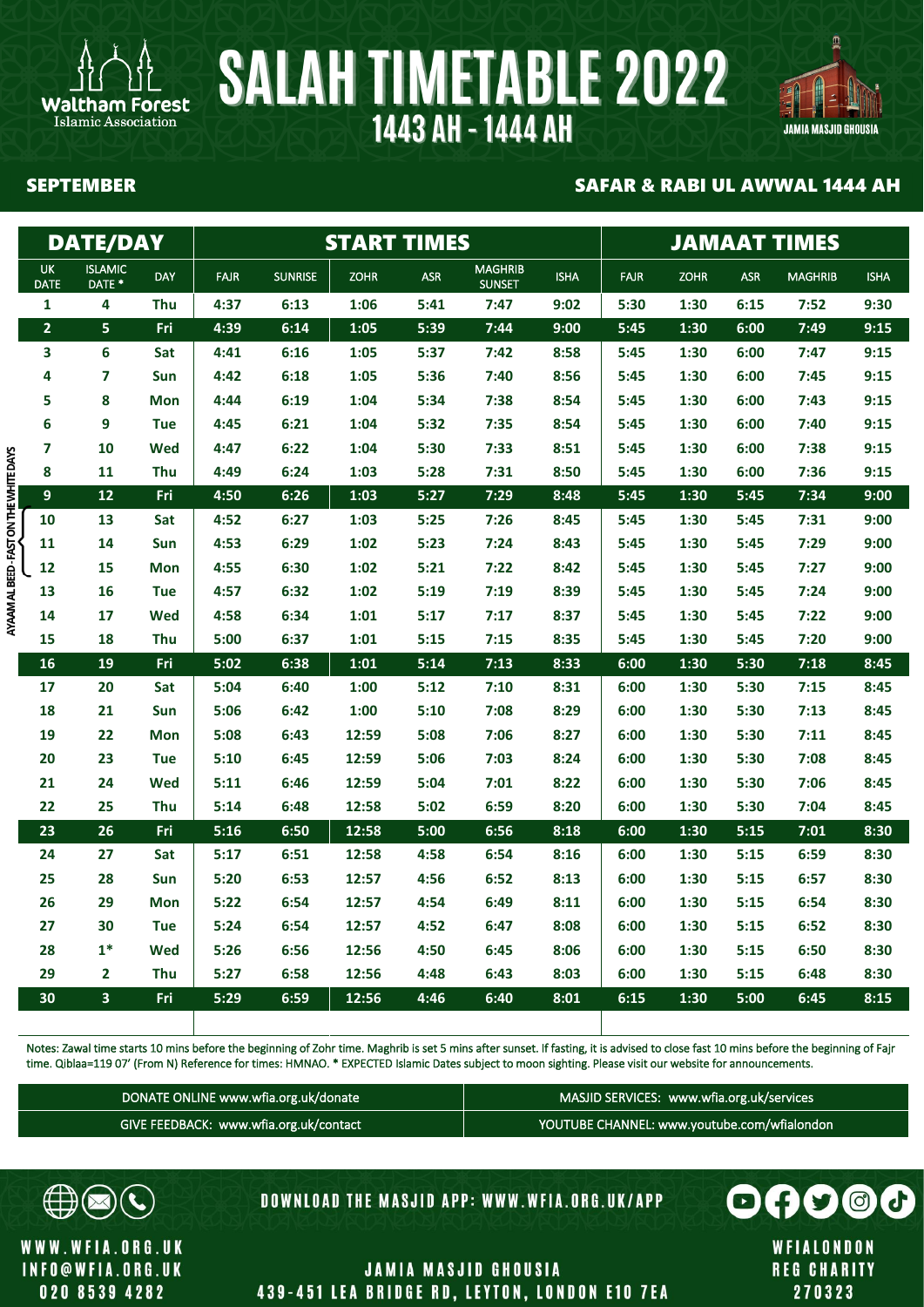



### OCTOBER RABI UL AWWAL & RABI UTH THANI 1444 AH

|                                              | <b>DATE/DAY</b>          |            |             |                                        | <b>START TIMES</b> |                                                                                                                          |                                                                                                                                                                                                                                                                                                                                                  |             |                                           |             | <b>JAMAAT TIMES</b> |                |             |
|----------------------------------------------|--------------------------|------------|-------------|----------------------------------------|--------------------|--------------------------------------------------------------------------------------------------------------------------|--------------------------------------------------------------------------------------------------------------------------------------------------------------------------------------------------------------------------------------------------------------------------------------------------------------------------------------------------|-------------|-------------------------------------------|-------------|---------------------|----------------|-------------|
| UK<br>DATE                                   | <b>ISLAMIC</b><br>DATE * | <b>DAY</b> | <b>FAJR</b> | <b>SUNRISE</b>                         | <b>ZOHR</b>        | <b>ASR</b>                                                                                                               | <b>MAGHRIB</b><br><b>SUNSET</b>                                                                                                                                                                                                                                                                                                                  | <b>ISHA</b> | <b>FAJR</b>                               | <b>ZOHR</b> | <b>ASR</b>          | <b>MAGHRIB</b> | <b>ISHA</b> |
| $\mathbf{1}$                                 | 4                        | Sat        | 5:30        | 7:01                                   | 12:55              | 4:44                                                                                                                     | 6:38                                                                                                                                                                                                                                                                                                                                             | 7:59        | 6:15                                      | 1:30        | 5:00                | 6:43           | 8:15        |
| 2                                            | 5                        | Sun        | 5:31        | 7:03                                   | 12:55              | 4:42                                                                                                                     | 6:36                                                                                                                                                                                                                                                                                                                                             | 7:57        | 6:15                                      | 1:30        | 5:00                | 6:41           | 8:15        |
| 3                                            | 6                        | <b>Mon</b> | 5:33        | 7:04                                   | 12:55              | 4:40                                                                                                                     | 6:33                                                                                                                                                                                                                                                                                                                                             | 7:54        | 6:15                                      | 1:30        | 5:00                | 6:38           | 8:15        |
| 4                                            | 7                        | <b>Tue</b> | 5:35        | 7:06                                   | 12:54              | 4:38                                                                                                                     | 6:31                                                                                                                                                                                                                                                                                                                                             | 7:51        | 6:15                                      | 1:30        | 5:00                | 6:36           | 8:15        |
| 5                                            | 8                        | <b>Wed</b> | 5:36        | 7:07                                   | 12:54              | 4:36                                                                                                                     | 6:29                                                                                                                                                                                                                                                                                                                                             | 7:47        | 6:15                                      | 1:30        | 5:00                | 6:34           | 8:15        |
| 6                                            | 9                        | Thu        | 5:37        | 7:09                                   | 12:54              | 4:34                                                                                                                     | 6:27                                                                                                                                                                                                                                                                                                                                             | 7:45        | 6:15                                      | 1:30        | 5:00                | 6:32           | 8:15        |
| $\overline{\mathbf{z}}$                      | 10                       | Fri        | 5:38        | 7:11                                   | 12:54              | 4:32                                                                                                                     | 6:25                                                                                                                                                                                                                                                                                                                                             | 7:43        | 6:15                                      | 1:30        | 4:45                | 6:30           | 8:00        |
| 8                                            | 11                       | Sat        | 5:39        | 7:12                                   | 12:53              | 4:30                                                                                                                     | 6:22                                                                                                                                                                                                                                                                                                                                             | 7:41        | 6:15                                      | 1:30        | 4:45                | 6:27           | 8:00        |
| 9                                            | 12                       | <b>Sun</b> | 5:41        | 7:14                                   | 12:53              | 4:28                                                                                                                     | 6:20                                                                                                                                                                                                                                                                                                                                             | 7:39        | 6:15                                      | 1:30        | 4:45                | 6:25           | 8:00        |
| 10                                           | 13                       | Mon        | 5:43        | 7:16                                   | 12:53              | 4:26                                                                                                                     | 6:18                                                                                                                                                                                                                                                                                                                                             | 7:37        | 6:15                                      | 1:30        | 4:45                | 6:23           | 8:00        |
| 11                                           | 14                       | <b>Tue</b> | 5:44        | 7:17                                   | 12:52              | 4:24                                                                                                                     | 6:16                                                                                                                                                                                                                                                                                                                                             | 7:36        | 6:15                                      | 1:30        | 4:45                | 6:21           | 8:00        |
| 12                                           | 15                       | <b>Wed</b> | 5:45        | 7:19                                   | 12:52              | 4:22                                                                                                                     | 6:14                                                                                                                                                                                                                                                                                                                                             | 7:35        | 6:15                                      | 1:30        | 4:45                | 6:19           | 8:00        |
| AYAAM AL BEED - FAST ON THE WHITE DAYS<br>13 | 16                       | Thu        | 5:46        | 7:21                                   | 12:52              | 4:20                                                                                                                     | 6:11                                                                                                                                                                                                                                                                                                                                             | 7:33        | 6:15                                      | 1:30        | 4:45                | 6:16           | 8:00        |
| 14                                           | 17                       | Fri        | 5:47        | 7:23                                   | 12:52              | 4:18                                                                                                                     | 6:09                                                                                                                                                                                                                                                                                                                                             | 7:30        | 6:30                                      | 1:30        | 4:30                | 6:14           | 7:45        |
| 15                                           | 18                       | Sat        | 5:49        | 7:24                                   | 12:51              | 4:16                                                                                                                     | 6:07                                                                                                                                                                                                                                                                                                                                             | 7:29        | 6:30                                      | 1:30        | 4:30                | 6:12           | 7:45        |
| 16                                           | 19                       | Sun        | 5:50        | 7:26                                   | 12:51              | 4:14                                                                                                                     | 6:05                                                                                                                                                                                                                                                                                                                                             | 7:27        | 6:30                                      | 1:30        | 4:30                | 6:10           | 7:45        |
| 17                                           | 20                       | <b>Mon</b> | 5:51        | 7:28                                   | 12:51              | 4:12                                                                                                                     | 6:03                                                                                                                                                                                                                                                                                                                                             | 7:25        | 6:30                                      | 1:30        | 4:30                | 6:08           | 7:45        |
| 18                                           | 21                       | <b>Tue</b> | 5:53        | 7:29                                   | 12:51              | 4:11                                                                                                                     | 6:01                                                                                                                                                                                                                                                                                                                                             | 7:23        | 6:30                                      | 1:30        | 4:30                | 6:06           | 7:45        |
| 19                                           | 22                       | <b>Wed</b> | 5:55        | 7:31                                   | 12:51              | 4:09                                                                                                                     | 5:59                                                                                                                                                                                                                                                                                                                                             | 7:21        | 6:30                                      | 1:30        | 4:30                | 6:04           | 7:45        |
| 20                                           | 23                       | Thu        | 5:57        | 7:33                                   | 12:50              | 4:07                                                                                                                     | 5:57                                                                                                                                                                                                                                                                                                                                             | 7:19        | 6:30                                      | 1:30        | 4:30                | 6:02           | 7:45        |
| 21                                           | 24                       | Fri        | 5:58        | 7:35                                   | 12:50              | 4:05                                                                                                                     | 5:55                                                                                                                                                                                                                                                                                                                                             | 7:17        | 6:45                                      | 1:30        | 4:15                | 6:00           | 7:30        |
| 22                                           | 25                       | Sat        | 5:59        | 7:36                                   | 12:50              | 4:03                                                                                                                     | 5:52                                                                                                                                                                                                                                                                                                                                             | 7:15        | 6:45                                      | 1:30        | 4:15                | 5:57           | 7:30        |
| 23                                           | 26                       | Sun        | 6:00        | 7:38                                   | 12:50              | 4:01                                                                                                                     | 5:50                                                                                                                                                                                                                                                                                                                                             | 7:13        | 6:45                                      | 1:30        | 4:15                | 5:55           | 7:30        |
| 24                                           | 27                       | <b>Mon</b> | 6:02        | 7:40                                   | 12:50              | 3:59                                                                                                                     | 5:48                                                                                                                                                                                                                                                                                                                                             | 7:11        | 6:45                                      | 1:30        | 4:15                | 5:53           | 7:30        |
| 25                                           | 28                       | <b>Tue</b> | 6:03        | 7:42                                   | 12:50              | 3:57                                                                                                                     | 5:47                                                                                                                                                                                                                                                                                                                                             | 7:09        | 6:45                                      | 1:30        | 4:15                | 5:52           | 7:30        |
| 26                                           | 29                       | <b>Wed</b> | 6:06        | 7:43                                   | 12:50              | 3:56                                                                                                                     | 5:45                                                                                                                                                                                                                                                                                                                                             | 7:07        | 6:45                                      | 1:30        | 4:15                | 5:50           | 7:30        |
| 27                                           | $1*$                     | Thu        | 6:07        | 7:45                                   | 12:50              | 3:54                                                                                                                     | 5:43                                                                                                                                                                                                                                                                                                                                             | 7:05        | 6:45                                      | 1:30        | 4:15                | 5:48           | 7:30        |
| 28                                           | 2 <sub>2</sub>           | Fri        | 6:08        | 7:47                                   | 12:49              | 3:52                                                                                                                     | 5:41                                                                                                                                                                                                                                                                                                                                             | 7:03        | 6:45                                      | 1:30        | 4:15                | 5:46           | 7:30        |
| 29                                           | $\mathbf{3}$             | Sat        | 6:10        | 7:49                                   | 12:49              | 3:50                                                                                                                     | 5:39                                                                                                                                                                                                                                                                                                                                             | 7:02        | 6:45                                      | 1:30        | 4:15                | 5:44           | 7:30        |
| 30                                           | $\overline{4}$           | <b>Sun</b> | 5:11        | 6:50                                   | 11:49              | 2:49                                                                                                                     | 4:37                                                                                                                                                                                                                                                                                                                                             | 6:01        | 6:00                                      | 1:30        | 3:15                | 4:42           | 7:30        |
| 31                                           | 5                        | Mon        | 5:12        | 6:52                                   | 11:49              | 2:47                                                                                                                     | 4:35                                                                                                                                                                                                                                                                                                                                             | 6:00        | 6:00                                      | 1:30        | 3:15                | 4:40           | 7:30        |
|                                              |                          |            |             | DONATE ONLINE www.wfia.org.uk/donate   |                    |                                                                                                                          | Notes: Zawal time starts 10 mins before the beginning of Zohr time. Maghrib is set 5 mins after sunset. If fasting, it is advised to close fast 10 mins before the beginning of Fajr<br>time. Qiblaa=119 07' (From N) Reference for times: HMNAO. * EXPECTED Islamic Dates subject to moon sighting. Please visit our website for announcements. |             | MASJID SERVICES: www.wfia.org.uk/services |             |                     |                |             |
|                                              |                          |            |             | GIVE FEEDBACK: www.wfia.org.uk/contact |                    |                                                                                                                          | YOUTUBE CHANNEL: www.youtube.com/wfialondon                                                                                                                                                                                                                                                                                                      |             |                                           |             |                     |                |             |
|                                              |                          |            |             |                                        |                    | ** BRITISH WINTER TIME STARTS ON SUN 30 OCTOBER - CLOCKS GO BACK 1 HOUR - PRAYER TIMES HAVE BEEN ADJUSTED ACCORDINGLY ** |                                                                                                                                                                                                                                                                                                                                                  |             |                                           |             |                     |                |             |

| DONATE ONLINE www.wfia.org.uk/donate   | MASJID SERVICES: www.wfia.org.uk/services   |
|----------------------------------------|---------------------------------------------|
| GIVE FEEDBACK: www.wfia.org.uk/contact | YOUTUBE CHANNEL: www.youtube.com/wfialondon |

**DOWNLOAD THE MASJID APP: WWW.WFIA.ORG.UK/APP** 

WWW.WFIA.ORG.UK **INFO@WFIA.ORG.UK** 020 8539 4282

 $\mathbf{C}$ 

∉

## **JAMIA MASJID GHOUSIA** 439-451 LEA BRIDGE RD, LEYTON, LONDON E10 7EA

WFIALONDON **REG CHARITY** 270323

 $\boldsymbol{\Omega}$ 

 $\Theta$ 

 $\blacksquare$ 

d.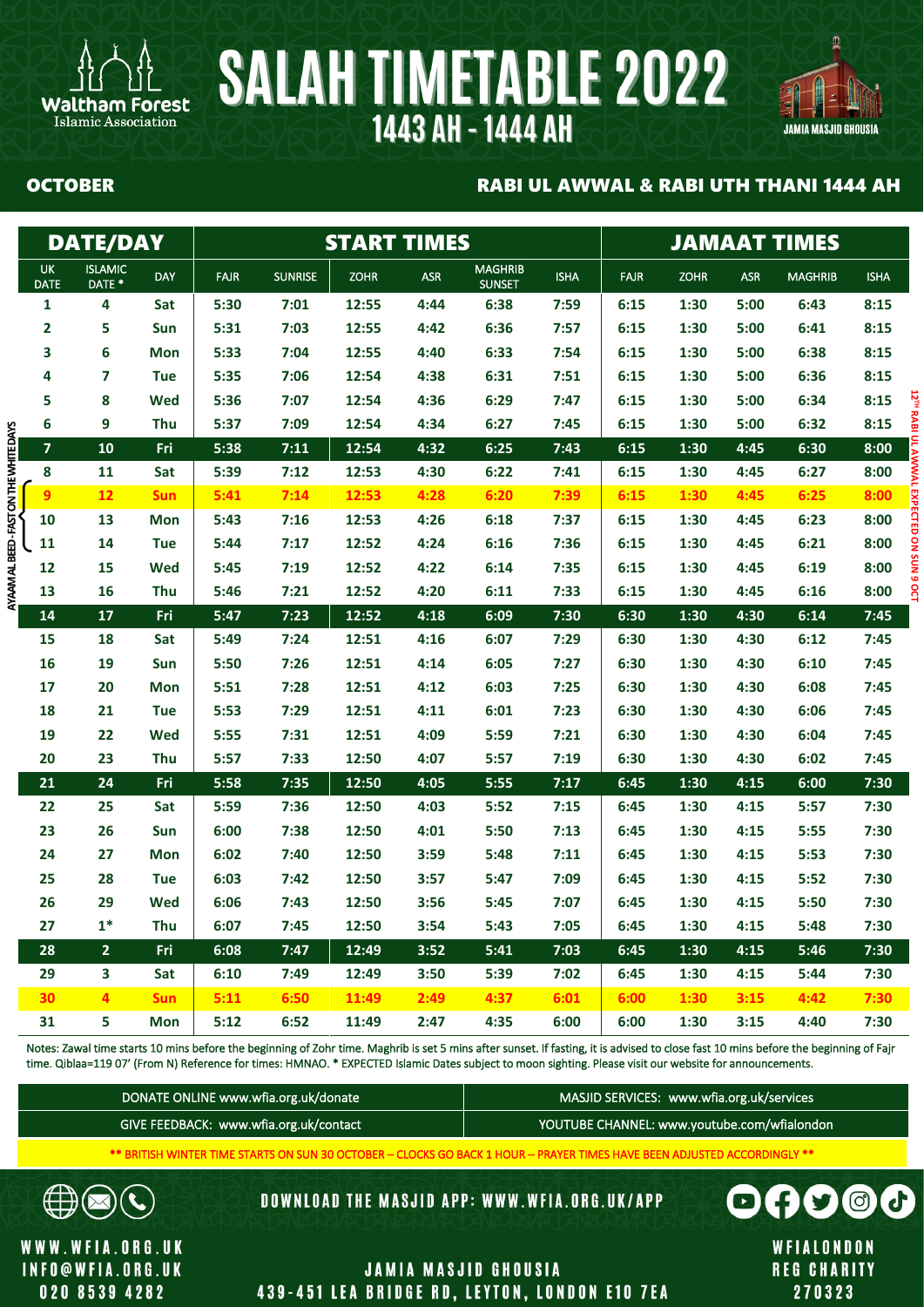

## 凰 JAMIA MASJID GHOUSIA

Islamic Association

### NOVEMBER RABI UTH THANI & JAMADAL ULA 1444 AH

|                                       |                          | <b>DATE/DAY</b>                     |            |             |                | <b>START TIMES</b> |            | <b>JAMAAT TIMES</b>             |             |             |             |            |                |             |
|---------------------------------------|--------------------------|-------------------------------------|------------|-------------|----------------|--------------------|------------|---------------------------------|-------------|-------------|-------------|------------|----------------|-------------|
|                                       | <b>UK</b><br><b>DATE</b> | <b>ISLAMIC</b><br>DATE <sup>*</sup> | DAY        | <b>FAJR</b> | <b>SUNRISE</b> | <b>ZOHR</b>        | <b>ASR</b> | <b>MAGHRIB</b><br><b>SUNSET</b> | <b>ISHA</b> | <b>FAJR</b> | <b>ZOHR</b> | <b>ASR</b> | <b>MAGHRIB</b> | <b>ISHA</b> |
|                                       | 1                        | 6                                   | <b>Tue</b> | 5:14        | 6:54           | 11:49              | 2:45       | 4:33                            | 5:59        | 6:00        | 1:30        | 3:15       | 4:38           | 7:30        |
|                                       | $\overline{\mathbf{2}}$  | $\overline{\mathbf{z}}$             | Wed        | 5:16        | 6:56           | 11:49              | 2:43       | 4:32                            | 5:58        | 6:00        | 1:30        | 3:15       | 4:37           | 7:30        |
|                                       | 3                        | 8                                   | Thu        | 5:18        | 6:57           | 11:49              | 2:42       | 4:30                            | 5:57        | 6:00        | 1:30        | 3:15       | 4:35           | 7:30        |
|                                       | 4                        | $\overline{9}$                      | Fri        | 5:19        | 6:59           | 11:49              | 2:40       | 4:28                            | 5:56        | 6:15        | 1:15        | 3:00       | 4:33           | 7:30        |
|                                       | 5                        | 10                                  | Sat        | 5:20        | 7:01           | 11:49              | 2:39       | 4:26                            | 5:55        | 6:15        | 1:15        | 3:00       | 4:31           | 7:30        |
|                                       | 6                        | 11                                  | Sun        | 5:21        | 7:03           | 11:49              | 2:37       | 4:25                            | 5:54        | 6:15        | 1:15        | 3:00       | 4:30           | 7:30        |
|                                       | 7                        | 12                                  | <b>Mon</b> | 5:22        | 7:04           | 11:49              | 2:35       | 4:23                            | 5:53        | 6:15        | 1:15        | 3:00       | 4:28           | 7:30        |
|                                       | 8                        | 13                                  | <b>Tue</b> | 5:23        | 7:06           | 11:49              | 2:34       | 4:21                            | 5:52        | 6:15        | 1:15        | 3:00       | 4:26           | 7:30        |
|                                       | 9                        | 14                                  | Wed        | 5:24        | 7:08           | 11:49              | 2:32       | 4:20                            | 5:51        | 6:15        | 1:15        | 3:00       | 4:25           | 7:30        |
|                                       | 10                       | 15                                  | Thu        | 5:25        | 7:10           | 11:50              | 2:31       | 4:18                            | 5:50        | 6:15        | 1:15        | 3:00       | 4:23           | 7:30        |
| AYAAM ALBEED - FAST ON THE WHITE DAYS | 11                       | 16                                  | Fri        | 5:26        | 7:11           | 11:50              | 2:30       | 4:17                            | 5:49        | 6:30        | 1:15        | 2:45       | 4:22           | 7:30        |
|                                       | 12                       | 17                                  | Sat        | 5:27        | 7:13           | 11:50              | 2:28       | 4:15                            | 5:48        | 6:30        | 1:15        | 2:45       | 4:20           | 7:30        |
|                                       | 13                       | 18                                  | Sun        | 5:29        | 7:15           | 11:50              | 2:27       | 4:14                            | 5:47        | 6:30        | 1:15        | 2:45       | 4:19           | 7:30        |
|                                       | 14                       | 19                                  | <b>Mon</b> | 5:30        | 7:17           | 11:50              | 2:25       | 4:12                            | 5:47        | 6:30        | 1:15        | 2:45       | 4:17           | 7:30        |
|                                       | 15                       | 20                                  | <b>Tue</b> | 5:31        | 7:18           | 11:50              | 2:24       | 4:11                            | 5:46        | 6:30        | 1:15        | 2:45       | 4:16           | 7:30        |
|                                       | 16                       | 21                                  | Wed        | 5:32        | 7:20           | 11:50              | 2:23       | 4:10                            | 5:46        | 6:30        | 1:15        | 2:45       | 4:15           | 7:30        |
|                                       | 17                       | 22                                  | <b>Thu</b> | 5:33        | 7:22           | 11:51              | 2:22       | 4:08                            | 5:45        | 6:30        | 1:15        | 2:45       | 4:13           | 7:30        |
|                                       | 18                       | 23                                  | Fri        | 5:35        | 7:23           | 11:51              | 2:21       | 4:07                            | 5:44        | 6:30        | 1:15        | 2:45       | 4:12           | 7:30        |
|                                       | 19                       | 24                                  | Sat        | 5:37        | 7:25           | 11:51              | 2:19       | 4:06                            | 5:43        | 6:30        | 1:15        | 2:45       | 4:11           | 7:30        |
|                                       | 20                       | 25                                  | Sun        | 5:38        | 7:27           | 11:51              | 2:18       | 4:05                            | 5:43        | 6:30        | 1:15        | 2:45       | 4:10           | 7:30        |
|                                       | 21                       | 26                                  | <b>Mon</b> | 5:39        | 7:28           | 11:52              | 2:17       | 4:04                            | 5:42        | 6:30        | 1:15        | 2:45       | 4:09           | 7:30        |
|                                       | 22                       | 27                                  | <b>Tue</b> | 5:42        | 7:30           | 11:52              | 2:16       | 4:03                            | 5:41        | 6:30        | 1:15        | 2:45       | 4:08           | 7:30        |
|                                       | 23                       | 28                                  | Wed        | 5:45        | 7:32           | 11:52              | 2:15       | 4:02                            | 5:41        | 6:30        | 1:15        | 2:45       | 4:07           | 7:30        |
|                                       | 24                       | 29                                  | Thu        | 5:49        | 7:33           | 11:52              | 2:14       | 4:01                            | 5:41        | 6:30        | 1:15        | 2:45       | 4:06           | 7:30        |
|                                       | 25                       | 30                                  | Fri        | 5:53        | 7:35           | 11:53              | 2:13       | 4:00                            | 5:40        | 6:45        | 1:15        | 2:45       | 4:05           | 7:30        |
|                                       | 26                       | $1*$                                | Sat        | 5:55        | 7:36           | 11:53              | 2:13       | 3:59                            | 5:40        | 6:45        | 1:15        | 2:45       | 4:04           | 7:30        |
|                                       | 27                       | $\overline{2}$                      | Sun        | 5:56        | 7:38           | 11:53              | 2:12       | 3:58                            | 5:40        | 6:45        | 1:15        | 2:45       | 4:03           | 7:30        |
|                                       | 28                       | 3                                   | <b>Mon</b> | 5:58        | 7:39           | 11:54              | 2:11       | 3:57                            | 5:40        | 6:45        | 1:15        | 2:45       | 4:02           | 7:30        |
|                                       | 29                       | 4                                   | <b>Tue</b> | 6:00        | 7:41           | 11:54              | 2:10       | 3:56                            | 5:39        | 6:45        | 1:15        | 2:45       | 4:01           | 7:30        |
|                                       | 30                       | 5                                   | Wed        | 6:02        | 7:42           | 11:54              | 2:10       | 3:56                            | 5:39        | 6:45        | 1:15        | 2:45       | 4:01           | 7:30        |

Notes: Zawal time starts 10 mins before the beginning of Zohr time. Maghrib is set 5 mins after sunset. If fasting, it is advised to close fast 10 mins before the beginning of Fajr time. Qiblaa=119 07' (From N) Reference for times: HMNAO. \* EXPECTED Islamic Dates subject to moon sighting. Please visit our website for announcements.

| DONATE ONLINE www.wfia.org.uk/donate   | MASJID SERVICES: www.wfia.org.uk/services   |
|----------------------------------------|---------------------------------------------|
| GIVE FEEDBACK: www.wfia.org.uk/contact | YOUTUBE CHANNEL: www.youtube.com/wfialondon |



WWW.WFIA.ORG.UK **INFO@WFIA.ORG.UK** 020 8539 4282

**DOWNLOAD THE MASJID APP: WWW.WFIA.ORG.UK/APP** 

WFIALONDON **REG CHARITY** 270323

 $\mathbf{O}$   $\mathbf{H}$   $\mathbf{S}$ 

G)

 $\odot$